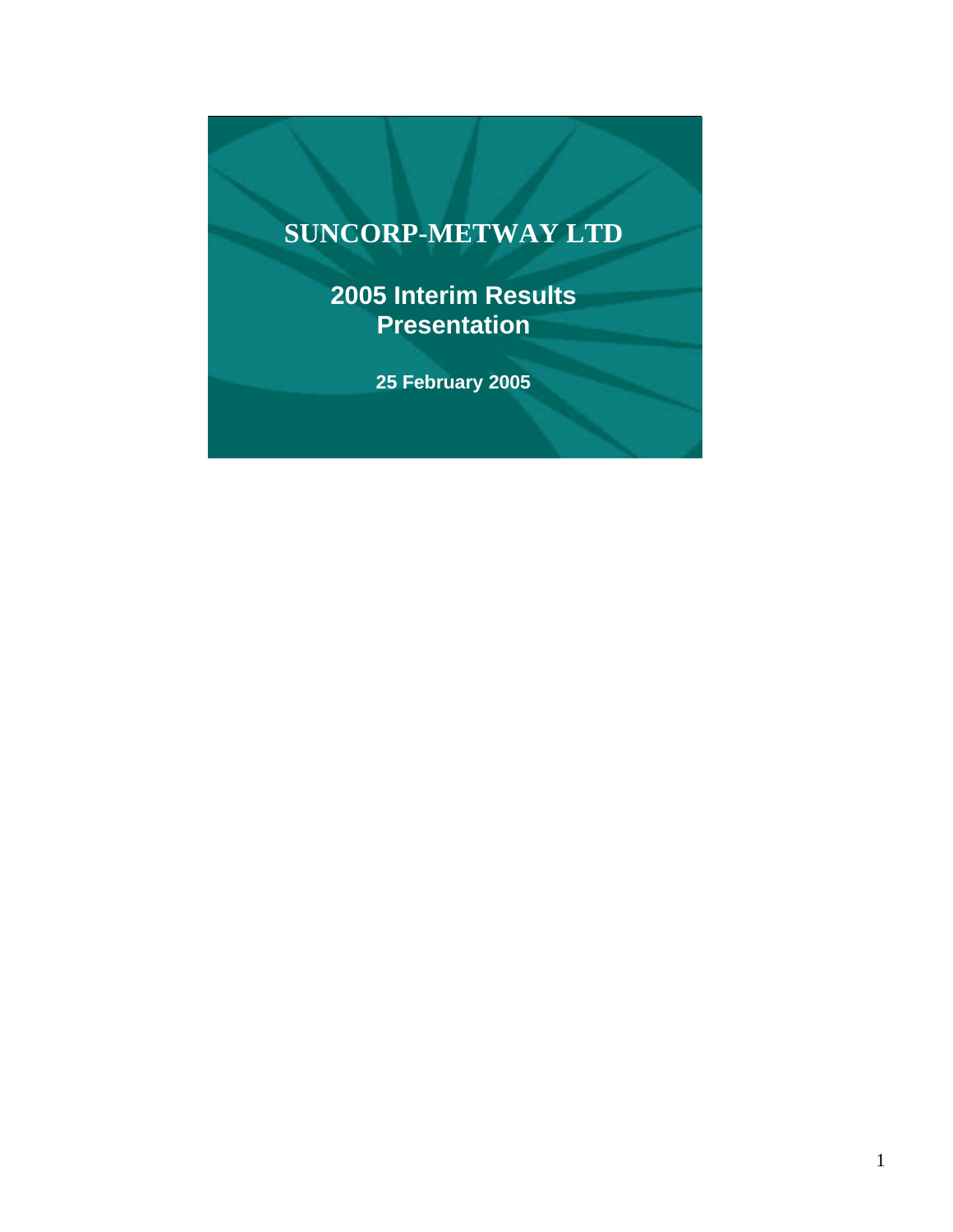

Good morning ladies and gentlemen and thank you for your attendance today. I know it has been a hectic reporting period.

You would probably have already seen the results announcement.

Our profit was clearly foreshadowed by our earnings upgrade statement in January so there are no surprises, although a lot more detail.

This is obviously a good result Very solid, high quality earnings growth and a very clean set of numbers.

Certainly the external operating environment has been very favourable, and that has underpinned the profitability of the Group.

But on top of that we've made a number of changes and improvements that have lifted the performance of the business.

We've fixed the problems that were evident a couple of years ago and got the ship pointing in the right direction.

Importantly, we are also beginning to see clear evidence of the benefits of our diversified financial services business model and we have made good progress in creating and delivering synergies.

The combination of improvements to the stand-alone business lines and the more structured approach to the development of our business model has enabled us to outperform the market in the six months to December.

And more importantly, while the external environment may not be as favourable in the future

our business model, and the execution capability we have demonstrated give us a sustainable competitive advantage over our peers.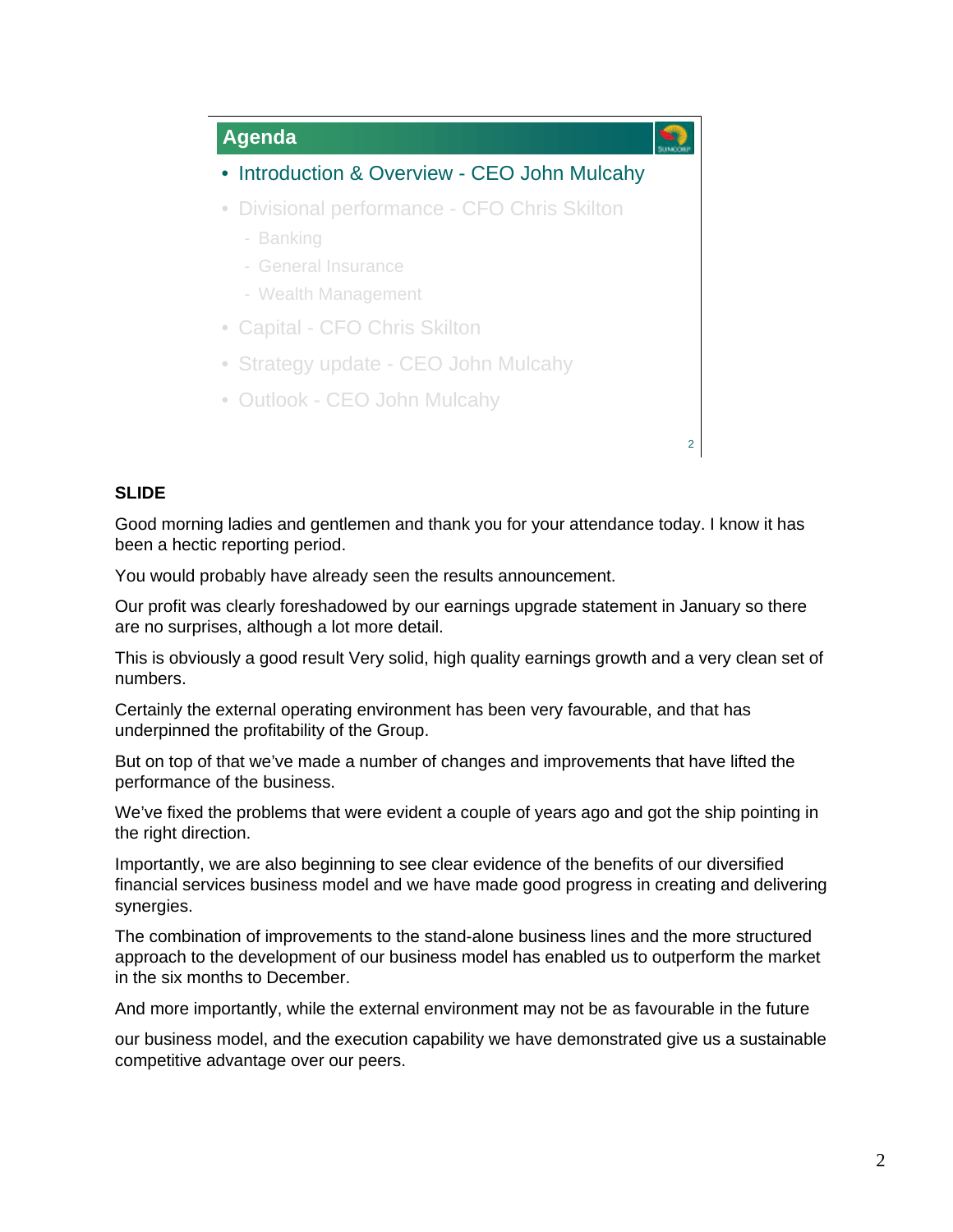

Turning then to the results.

The Net Profit After Tax was up 47% to \$413 million. The increase in profit was essentially due to a number of factors:

**Firstly**, we've had good top line growth.

As I said we have enjoyed favourable conditions in our major markets in recent times. The economy generally is in good shape with consistent growth, low inflation, low unemployment, and low interest rates. The Queensland economy in particular, has been doing very well.

In Banking - the industry has seen solid credit growth despite a reduction in housing and credit quality continues to be excellent. In general insurance industry premium growth has been broadly in line with expectations and claims experience has been very favourable. And in Wealth Management investment inflows have been improving steadily.

But then on top of that we have lifted the performance of our banking business and achieved lending growth well above system. In GI we've embedded a new sales culture in the organisation and we're now starting to see market share gains.

The **second** factor is close attention to costs.

Our cost growth has been restrained and our ratios remain very competitive. You'll see that as we go through the presentation.

A **third** factor has been an improvement in investment earnings.

Investment income on general insurance provisions and shareholders funds have increased significantly due to favourable investment markets.

The **fourth** factor is the good progress we have made in executing our strategy and generating the benefits available from our business model.

So on the back of that we have been able to lift the dividend to 42c per share continuing our policy of consistent, gradual increases in cash dividend.

The payout ratio is conservative at 57% but that partly reflects the very strong investment returns in the period. As a proportion of underlying profit the dividend payout has increased from 46.3% at December 2003 to 50.4% at December 2004.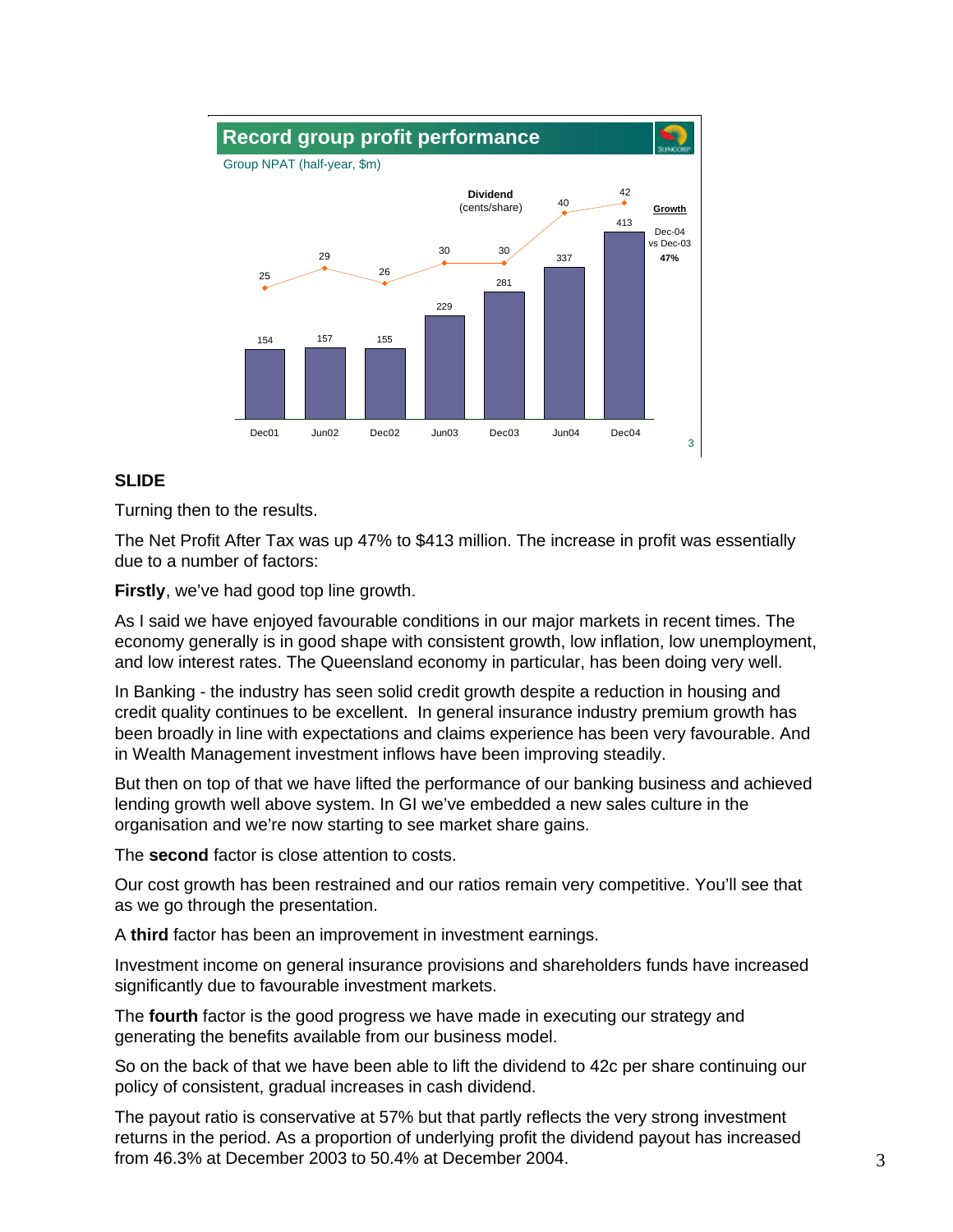

At an underlying level eliminating one-off gains and the benefit of higher investment income on shareholders funds profit was up 29% to \$468 million for the half year.

You can see from the graph that the core underlying business is generating high quality profits and consistently increasing earnings from period to period.

Cash EPS was up a healthy 42% to 80.4 cents per share which is a record of course.

Incidentally, it compares with EPS of 41.5 cents at December 2000 prior to the GIO acquisition.

Clearly, that has turned out to be a very good acquisition for the company.

Cash ROE has increased to 20.1% at December which also is a record.

Finally, the group efficiency ratio which is operating costs as a proportion of operating income is at a low 23.4%.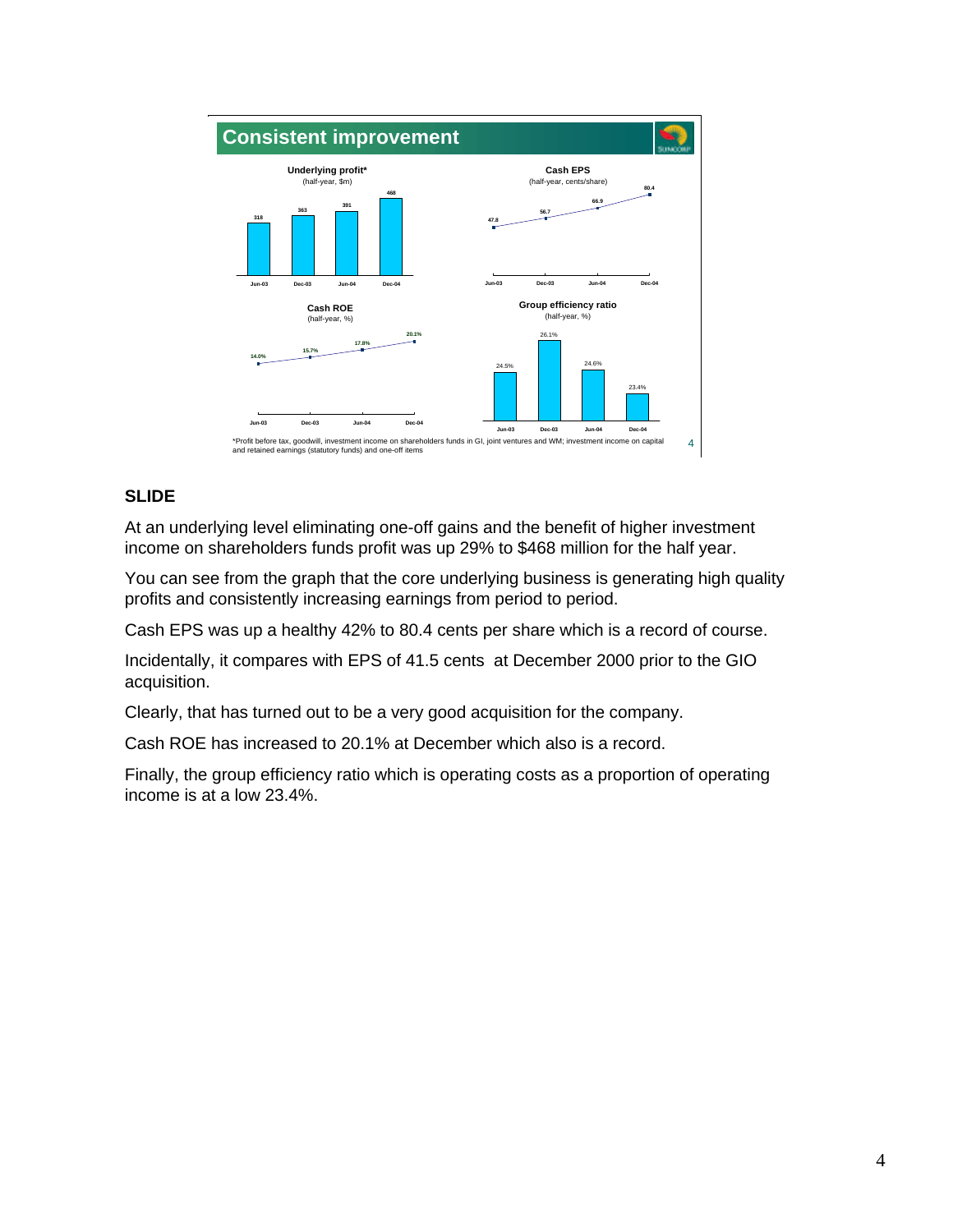

At a divisional level you can see that profitability has improved in each of the operating divisions

**Banking** profit was up 24% to \$220 million driven by good growth in lending and deposits **increased** margins, tight cost control and low bad debts

**General Insurance** delivered the biggest improvement in profit before tax increasing 59 percent to \$341 million. That was driven by a combination of good revenue growth improved claims experience and increased investment income.

**Wealth Management** profit increased from \$36 million to \$42 million driven largely by investment performance but also by productivity improvements

So you can see that each of the business lines is delivering consistent growth in profitability and these results demonstrate that we are outperforming the market.

These line of business results are also starting to reflect the extent to which we are growing the value base of our existing customers by providing a broader range of solutions through the Group model.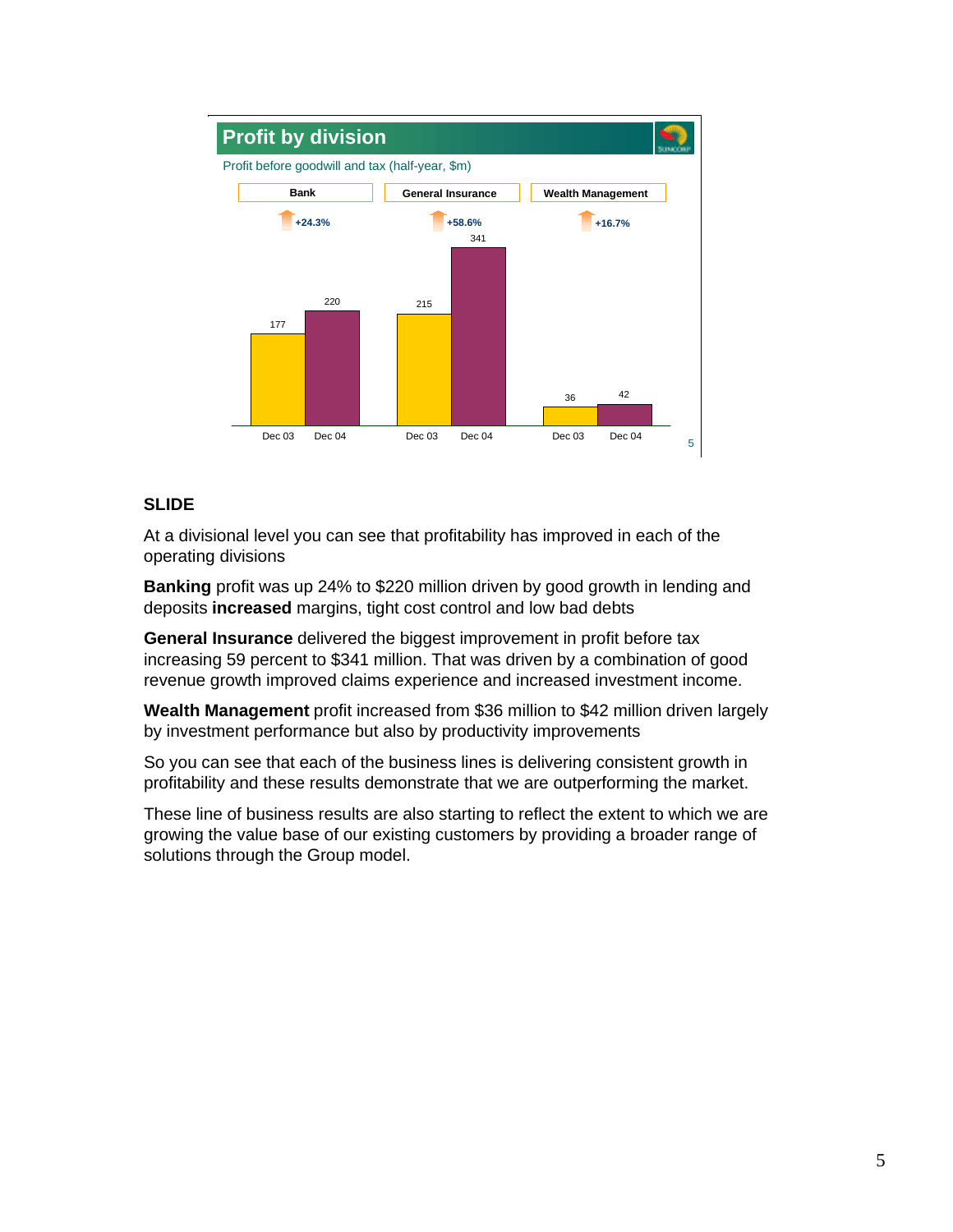

We believe we have the right formula to sustain that performance.

The formula is actually quite simple.

It starts with having the right capabilities in place and these are - a very focused customer orientation; the right people with the necessary range of skills; and an organisational capability and culture which allows us to get the job done quickly and effectively.

With those factors in place, we can be confident that our business lines are going to perform at least as well as our competitors but then on top of that we can extract the benefits of our business model to add the cream to the cake.

That then gives us a competitive advantage, allowing us to produce results that exceed the market consistently and sustainably.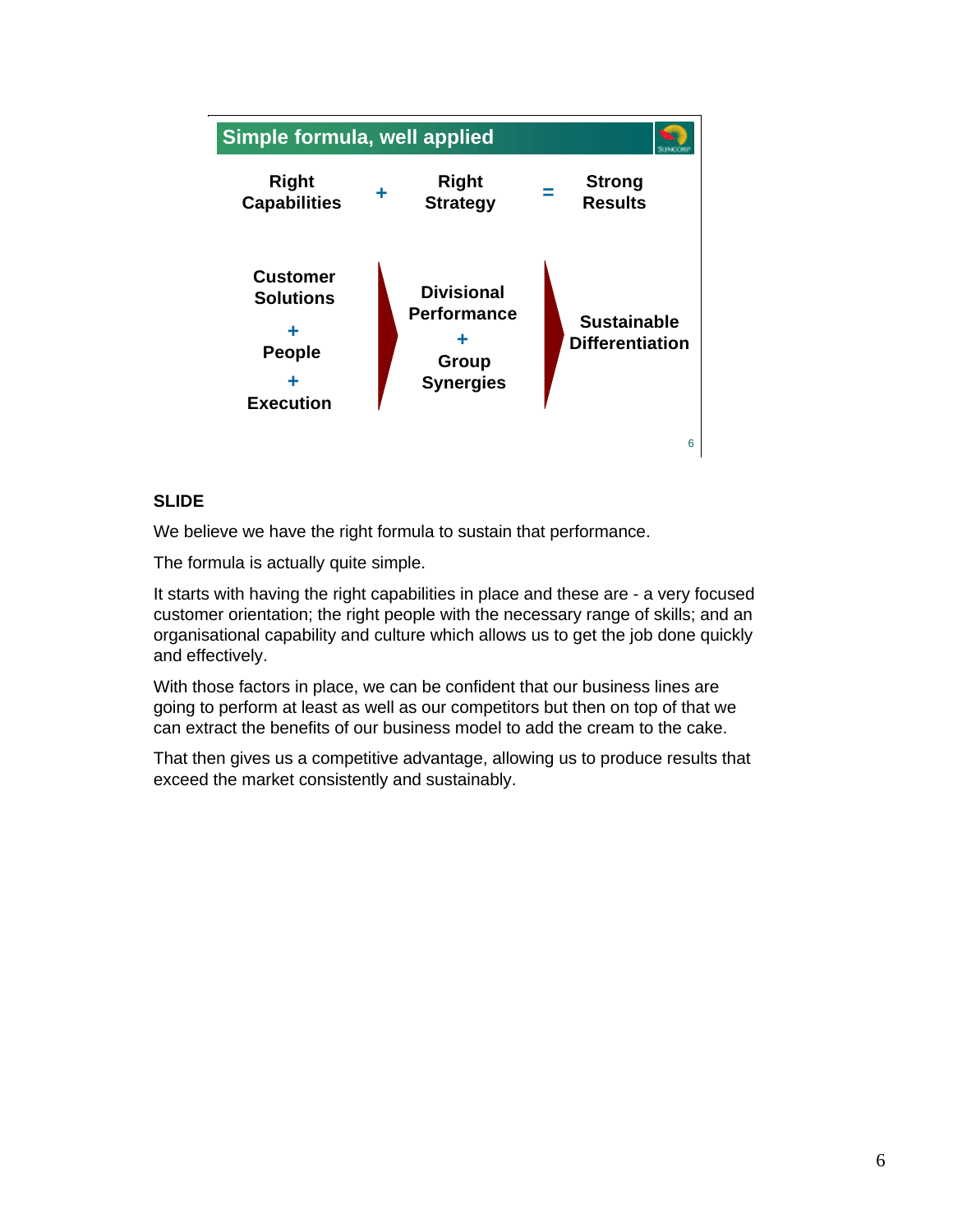

So we are more confident than ever that we have the right strategies to sustain out performance

You have seen this slide before.

When I first put this up 20 months ago we were clearly an under-performing financial services conglomerate and our capitalisation was at a discount to the sum of the parts.

Then we were capitalised at a little over \$5 billion.

We would now categorise ourselves as a performing financial services conglomerate showing healthy signs of being a successful conglomerate with good progress in tapping the available benefits of our model.

We are now capitalised at more than \$10 billion so the share price has responded to good performance but there is still a way to go and a deal of work to do and plenty of upside still available.

So on that note I will hand over to Chris Skilton to take you through the divisional results in more detail.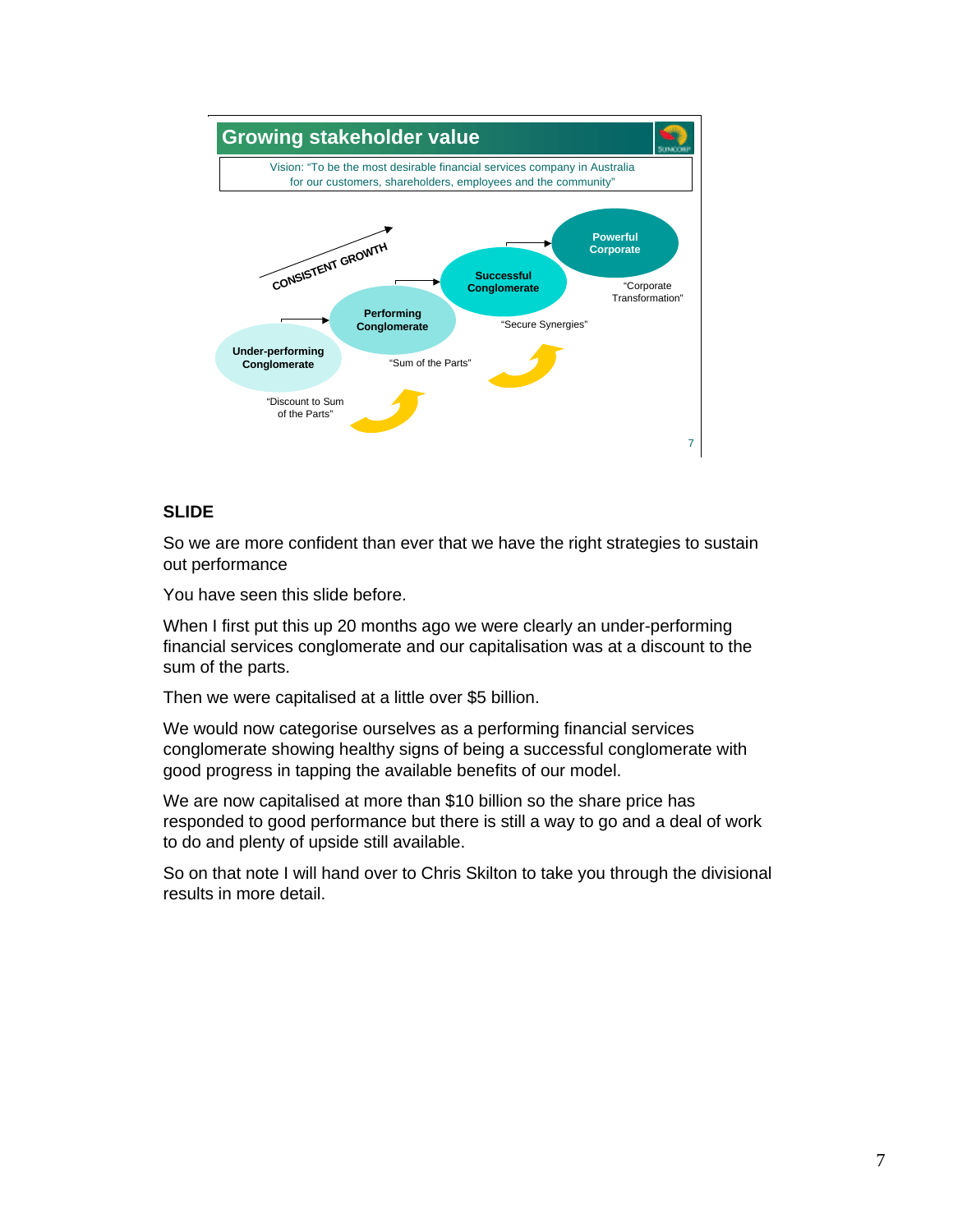

Thank you John.

At the outset I would just like to echo the sentiment that John expressed a few minutes ago and that is that this is indeed an excellent, and yet again high quality result. It builds on the strength of the last three halves and provides a very solid platform from which to leverage future growth.

As usual, I'll now run through each of the divisions and give a fairly high level explanation of the numbers.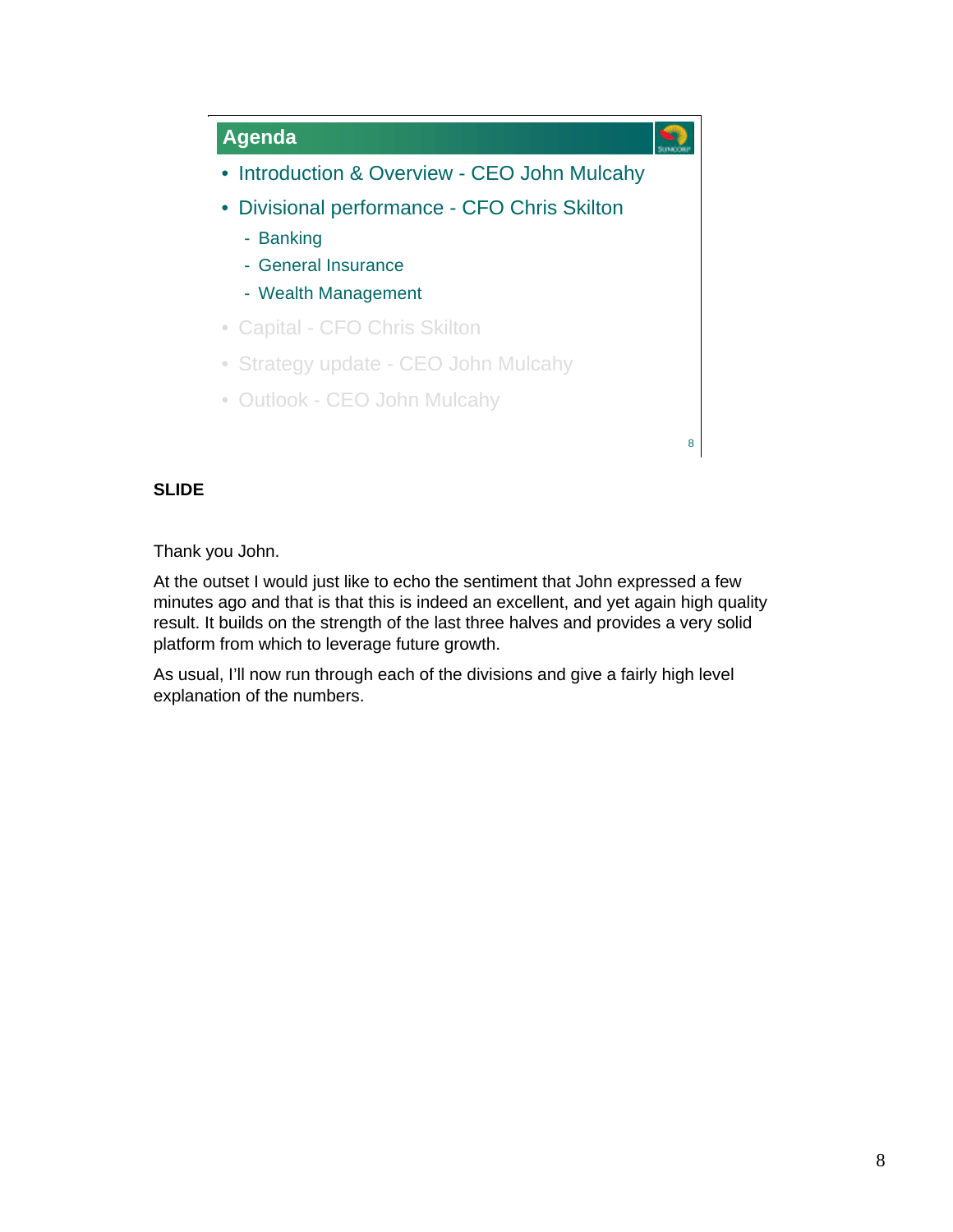## 9 **6 months to \$ million Dec 03 Jun 04 Dec 04** Dec 04 vs Dec 03 Net Interest Income 317 339 377 18.9 Fee Income 6 82 82 82 82 83 **Total Income 407 426 459 12.8** Operating Expenses (206) (208) (221) 7.3 Bad Debts (24) (24) (18) (25.0) **Contribution before tax 177 194 220 24.3 Bank profit**

## **SLIDE**

Commencing with the Bank, from the table, you can see that this is a quality result and confirms a continuation of the excellent performance achieved last year.

The key drivers have been the strong top line growth, with net interest income up by 19% to \$377 million.

Fee income was down slightly, and I will talk a little more about that in a moment.

Operating expenses were up 7.3%, although clearly much lower than revenue growth, which has led to further improvements in our cost to income ratio.

And bad debts were down to \$18 million, reflecting the continuation of a very robust credit environment.

Turning to each of those lines in a little more depth….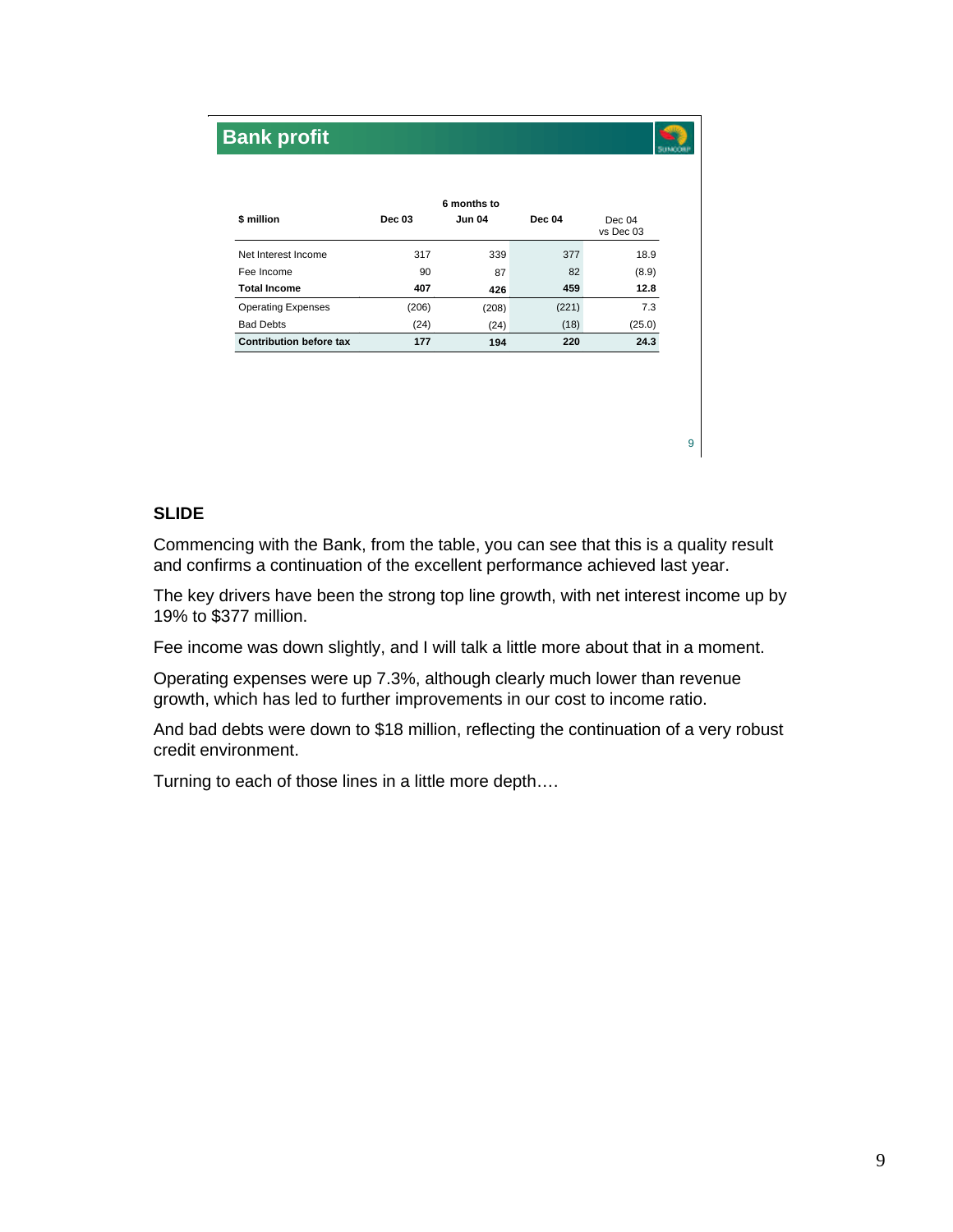

Looking first at our lending performance, you can see the strength of growth in this slide, which tracks our performance Vs system growth according to RBA financial aggregates. These are rolling 12 month growth rates.

At December, total assets including securitised assets were at \$32.5 billion, which was up 17.5% compared with the prior December. That compared with system growth of 12.5% according to the RBA figures. So we grew at 1.4x system.

We've been able to achieve that outperformance through solid growth in our home market of Queensland, where assets increased by 15.6%, as well as exploiting opportunities to expand in the major markets of NSW, where we achieved 20% growth, and Victoria, where we lifted assets by 29%. We also recorded good growth in WA, albeit off a small base, lifting assets by 48% to more than \$1 billion.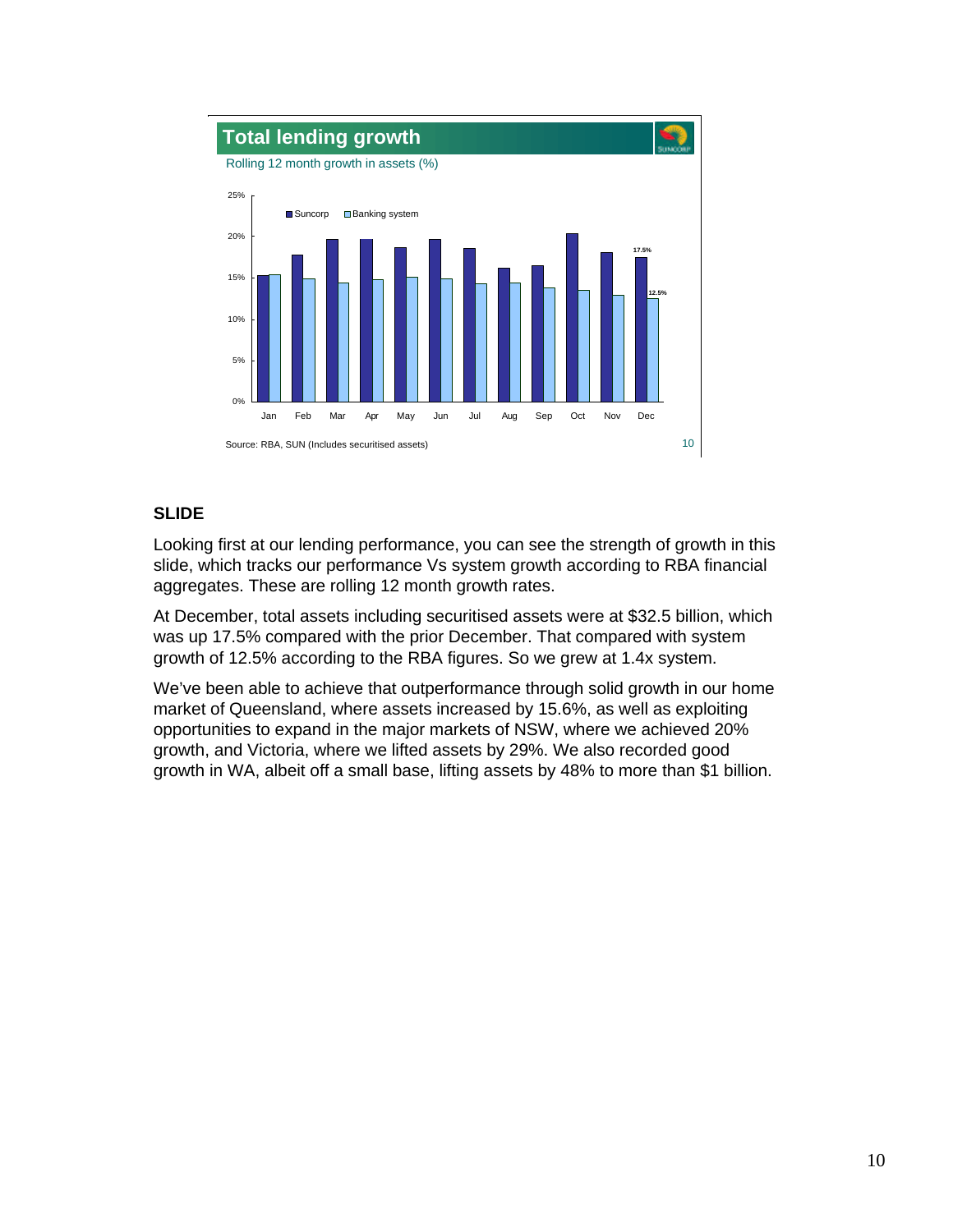

Looking at the book by the class of business, this slide demonstrates that we exceeded system growth in both housing and business lending.

Talking first about housing, you can see the turnaround in our home lending performance over the year to December. Again, these are rolling 12 months numbers and they show that on that basis, prior to August, we were consistently underperforming relative to system.

Since then we have consistently overperformed in a slowing market.

As we said at the last presentation, on a monthly basis, the turnaround in our performance actually began in February and was due to a combination of factors. In particular, an increase in the penetration of the broker channel where we now source approximately 48% of new business, as well as a significant improvement in retention rates as a result of streamlining process and improving customer service.

In Business Lending, we have grown our assets at twice the system rate, and that has been a consistent performance now over a number of reporting periods, demonstrating our unique positioning and capabilities in our chosen markets, built around niche expertise and strong relationship management.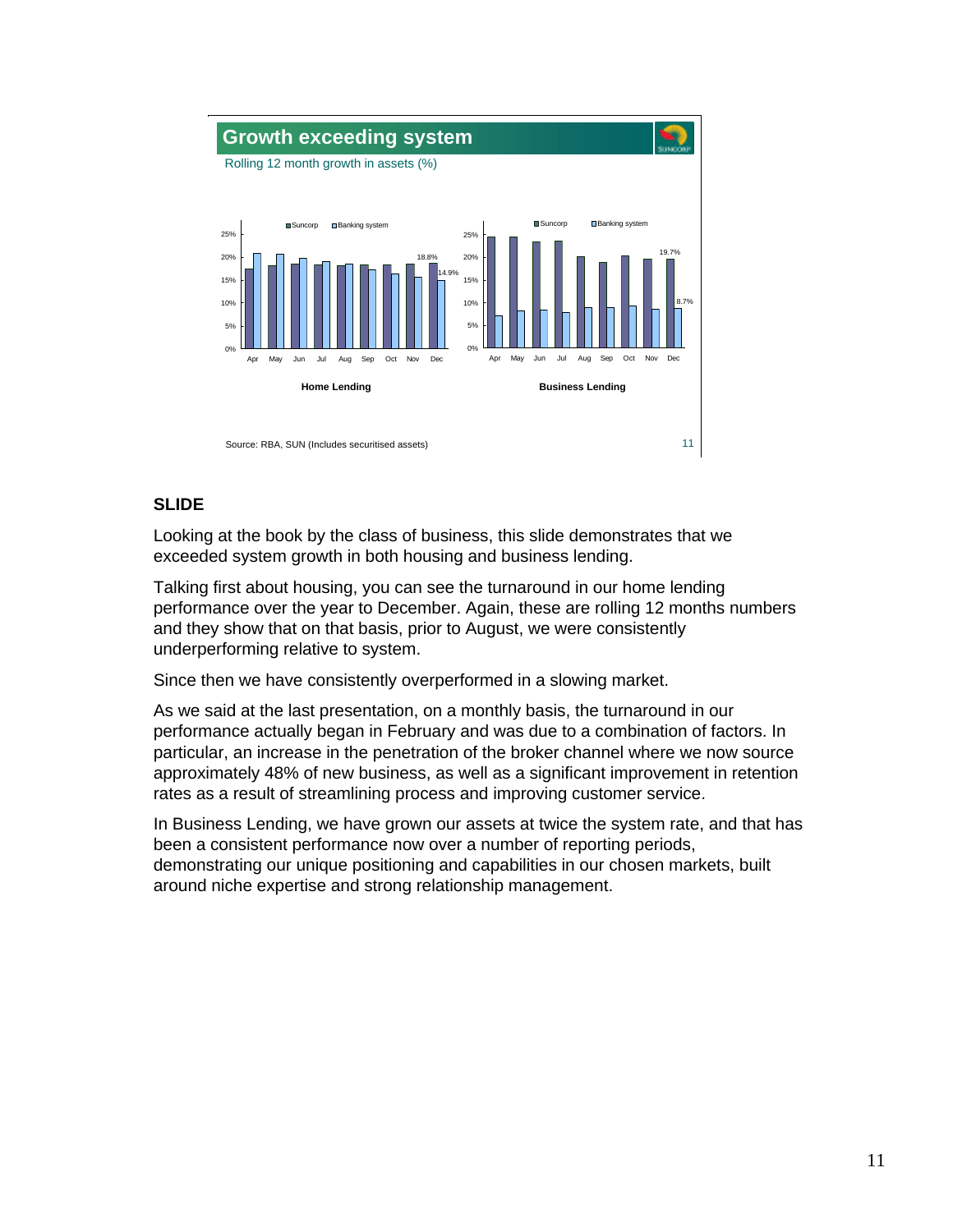

If we break business lending down by class, it is evident that we have had growth in every segment of the portfolio. I would like to draw out three points from this slide:

Firstly, we have seen excellent growth in Commercial lending, up 23% to \$3.1 billion compared with the prior December. This is due partly to the success of the broker arrangements we have put in place to grow the book.

Secondly, Development Finance growth remained very healthy at 29% for the 12 months, but that was well down on the 61% growth in the 12 months to June. So that market has definitely cooled, and although we expect a further slowing in growth over the next year, our particular expertise has meant that the projects we have on the books have continued to be successful, as well as maintaining a reasonable pipeline of quality projects for the future.

Thirdly, you can see that Agribusiness, which went through a pretty soft period over the 12 months to June due to the impact of drought, has been able to bounce back well. Receivables grew 16.4% compared with the prior December.

So on the lending side of the balance sheet, the performance has been very strong. I would also note that this is a diversified and well secured portfolio which helps us manage our overall risk profile.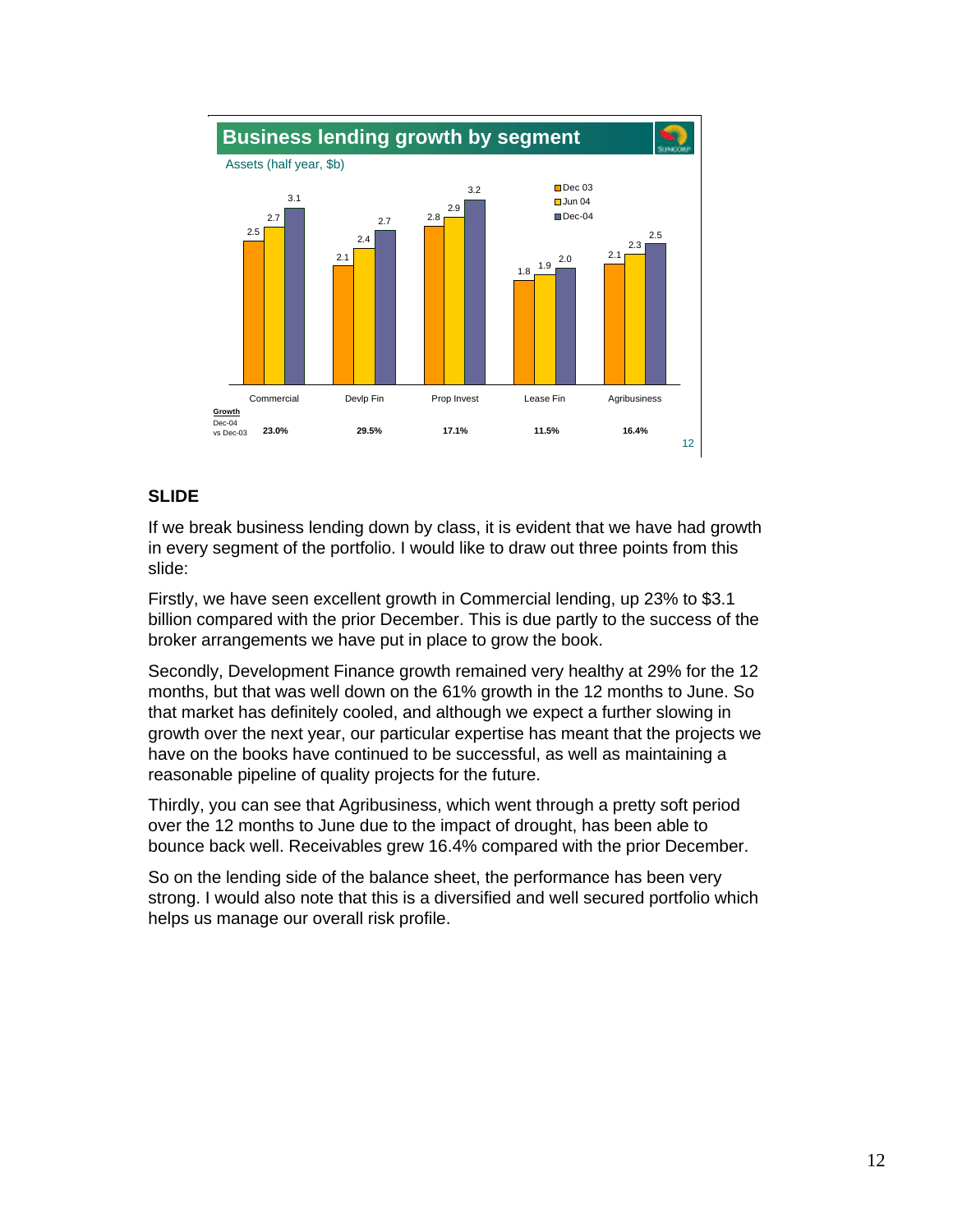

Turning then to funding, this is an area which has been increasingly competitive over the six months to December, during which we have seen various organisations launching high-interest bearing deposit accounts in one form or another.

Suncorp was one of the first, with our Everyday Options Account. That account has grown from \$500 million at June 04, to approximately \$1.5 billion at December, and its success is one of the main reasons we have been able to outperform system deposit growth.

In the 12 months to December, our core retail deposits grew at 14.6% compared with system growth of 8.9%.

Because we have a relatively low level of retail deposits in our funding mix, making up just 45% of total funding, we have had the advantage of being able to grow those deposits through a high-interest rate transaction account, which supplants more expensive wholesale funding, without, to any material extent, cannibalising our existing deposit base.

This is a significant competitive advantage for us in the current environment and is one of the factors contributing to our strong margin performance during the period.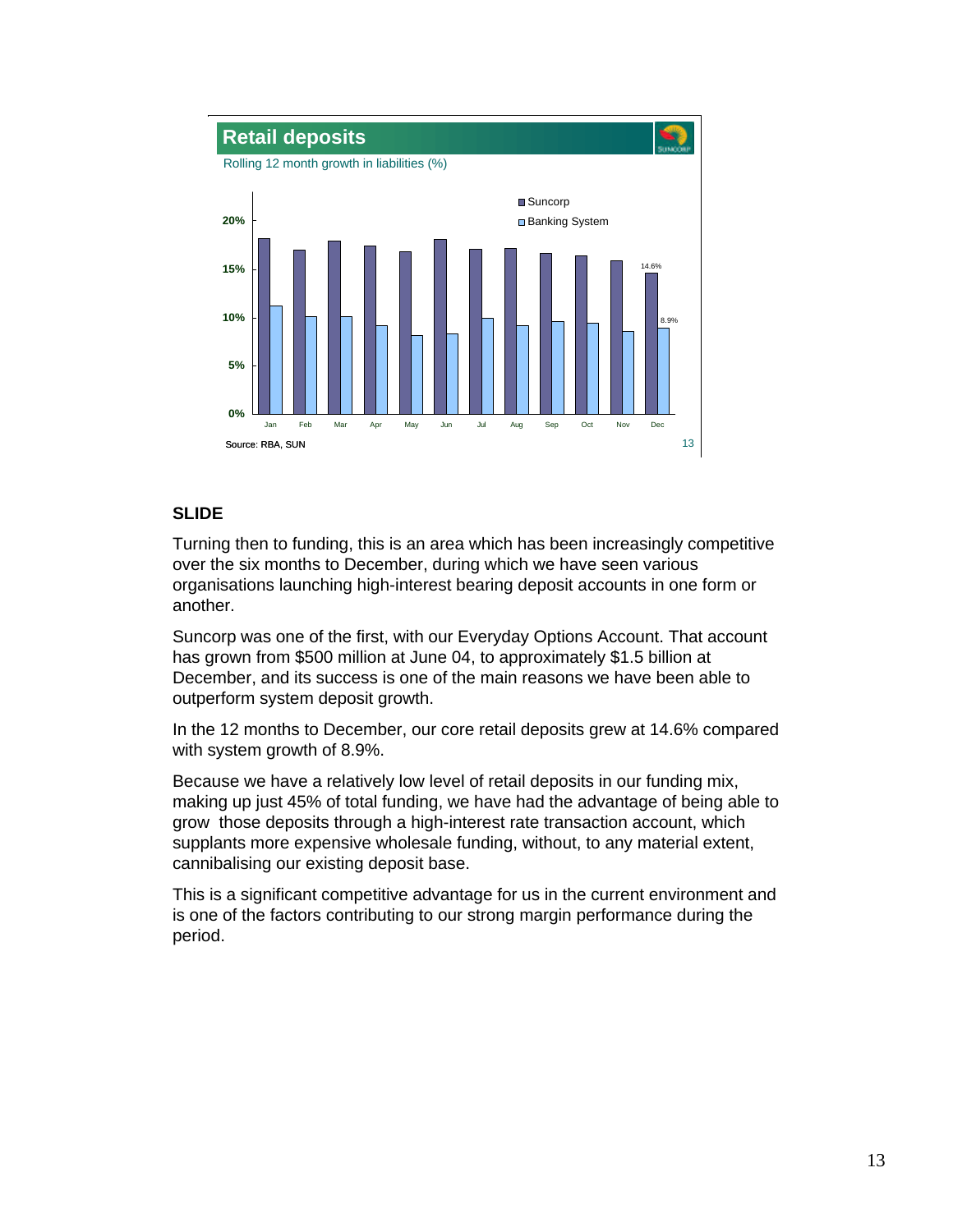

You would have noticed from the announcement this morning that our margin for the six months was 2.31%, which was up one basis point on the prior June, and up seven points on the prior December.

This increase is a great performance in an environment where net interest margins have been contracting for some time, and the interesting thing to note from the slide is the significant narrowing of the gap between ourselves and the majors over the last three years.

The main reasons for the strong performance are:

1) The growth in retail deposits that I just spoke of.

2) The business mix has been a positive, with stronger growth in higher margin business banking segments than in lower margin housing

3) There has been an increase in the free funds on the balance sheet in the period.

4) The yield curve has moved favourably, with the gap between cash rates and the 90 day bank bill rate reducing by 7 basis points.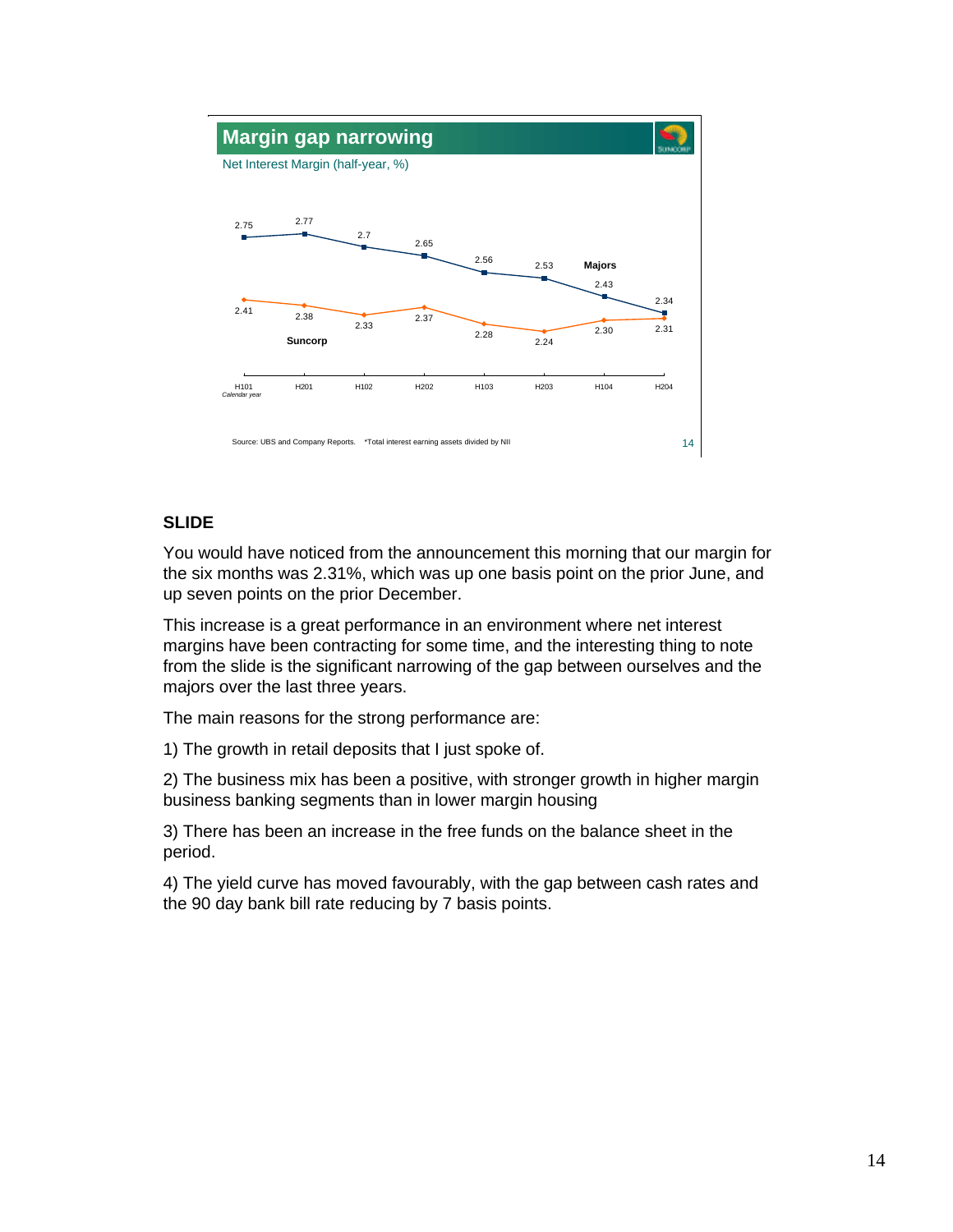

The combination of increased margins and strong lending volumes led to the impressive growth in net interest income you can see on this slide.

Turning to fee income, total non-interest income reduced by 8.9% to \$82 million.

The reduction is primarily due to an increase in broker commissions, associated with our increased penetration of the indirect channel, which we net off against fee income. Commissions payable increased to \$18 million in the six months to December 04 compared with \$13 million in the pcp.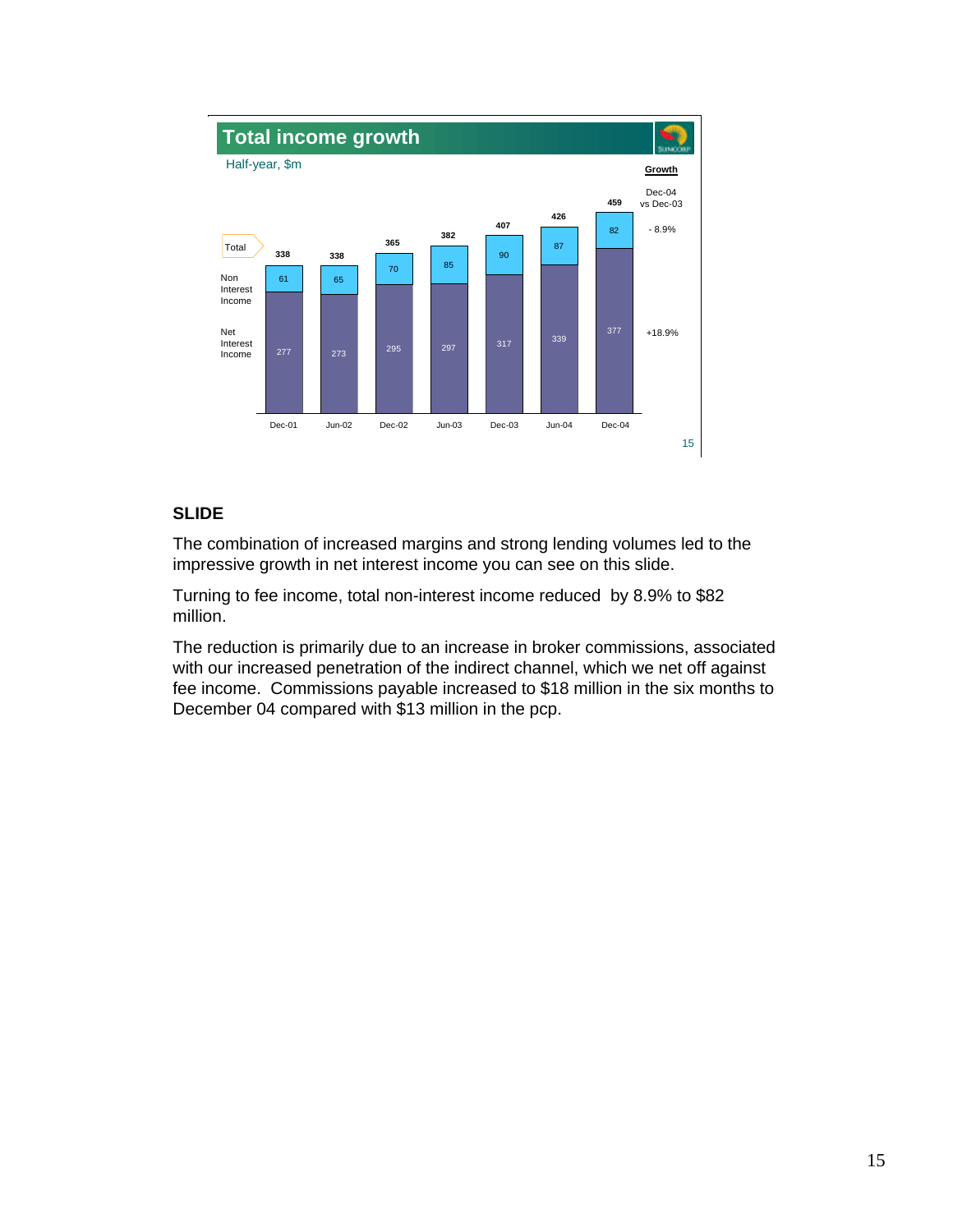

Turning briefly to operating expenses, the cost efficiency of the bank remains very solid.

Operating expenses increased by 7.3% to \$221 million in the six months, due to growth in the business and an increase in short term incentive accruals as a consequence of the extremely strong results.

However growth in expenses was well below revenue growth and asset growth, leading to a further reduction in the cost to income, and the cost to assets ratios.

By both these measures, Suncorp now ranks as one of the most efficient banks in Australia, in line with the majors and well below many regional bank peers.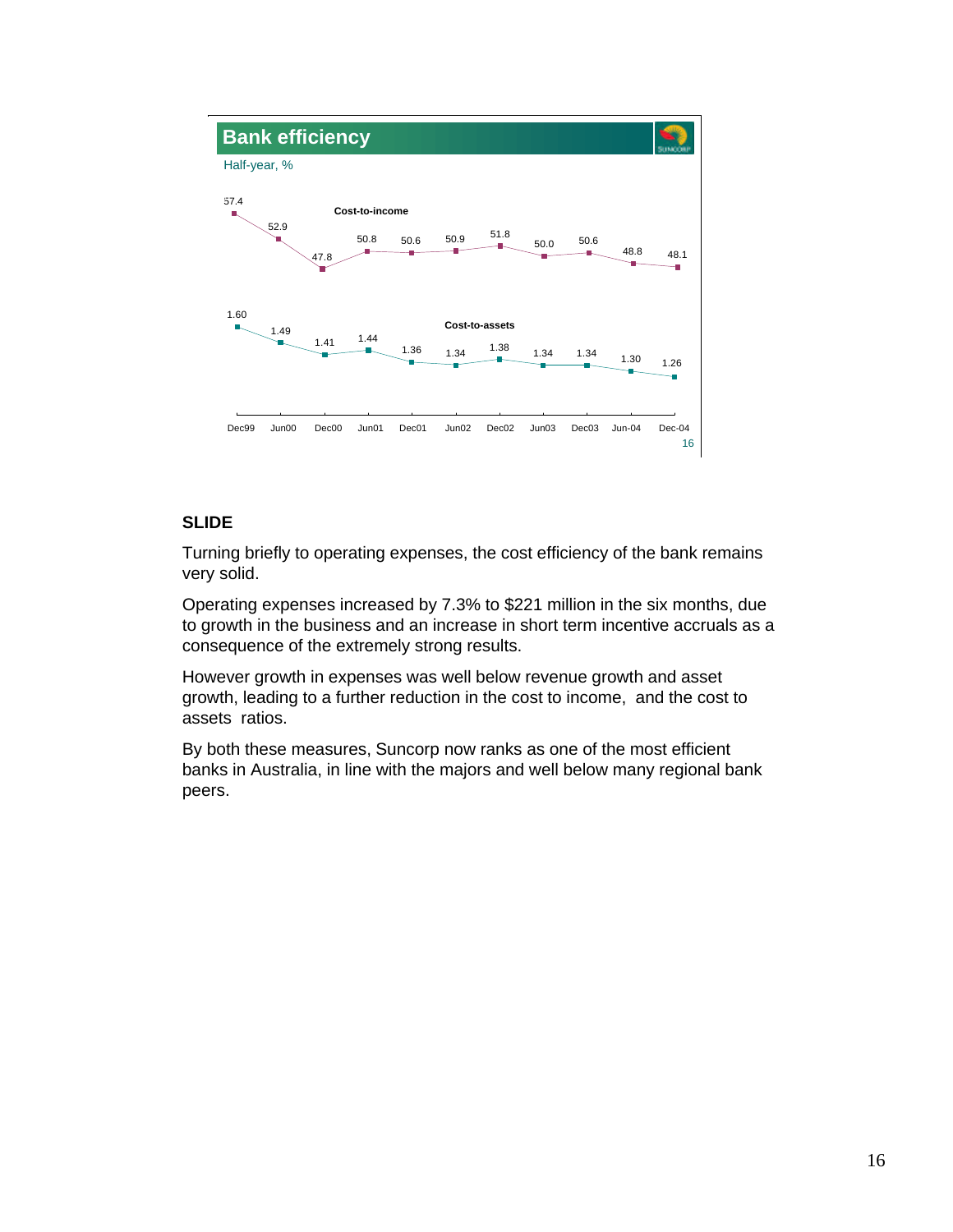

Credit quality remains extremely strong.

Non-performing loans continued to decline in the half, falling to a total of \$121 million, which is just 40 basis points of gross loans.

The bad debt charge reduced to \$18 million in the period, equivalent to just six basis points of average loans.

Of that \$18 million, \$12 million was the increase in the general provision which we have maintained at 58bp of risk weighted assets.

Total provisions now stand at \$153 million, which is two and a half times impaired assets.

Although it can't get much better than this, we see no signs of any significant deterioration in credit quality in the current year, or in 2006.

So that is the Banking story. In a nutshell, superior asset and retail deposit growth, strong margin control and excellent credit quality.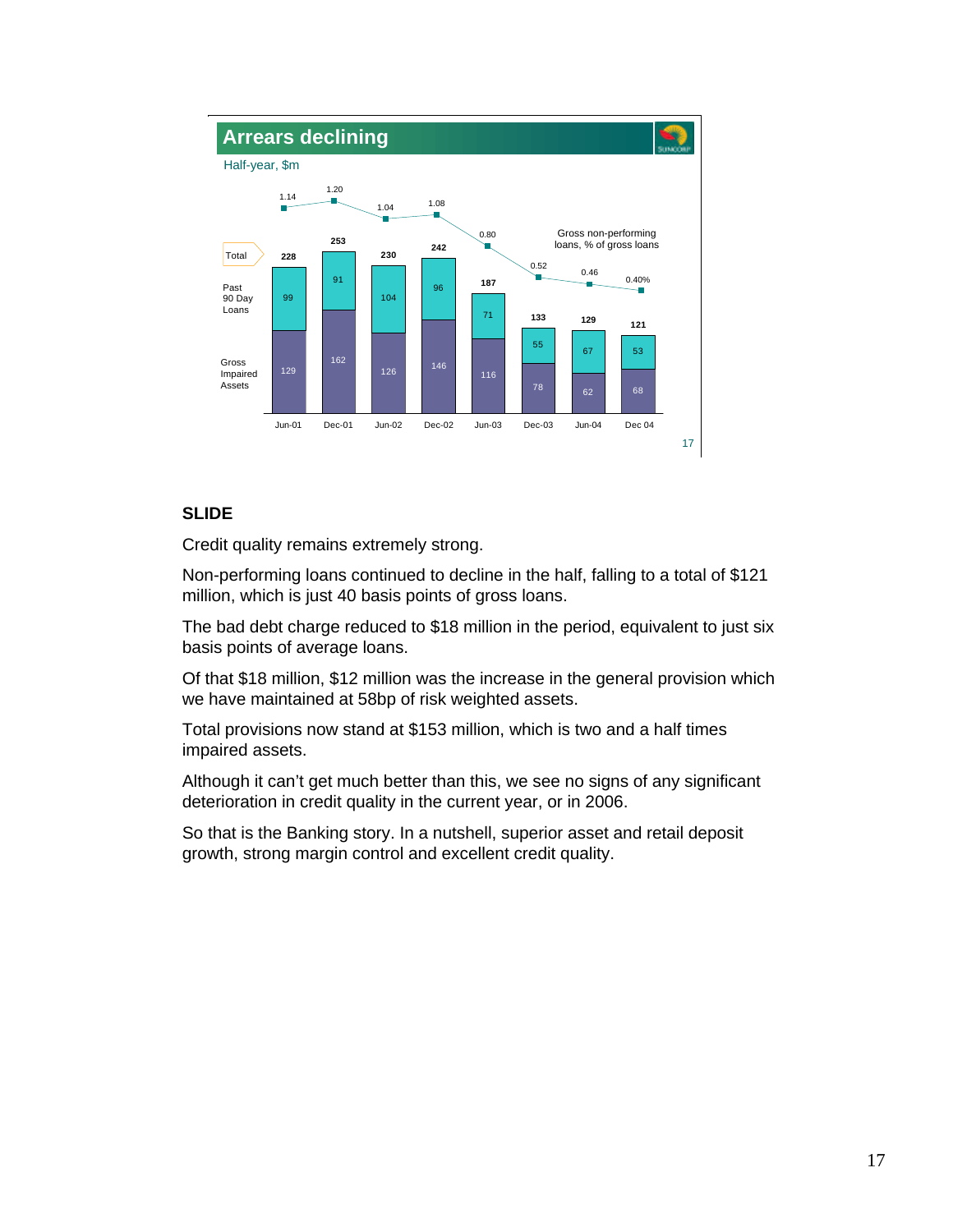| <b>General Insurance profit*</b>          |                                               |       |               |                     |  |
|-------------------------------------------|-----------------------------------------------|-------|---------------|---------------------|--|
| \$ million                                | 6 months to<br><b>Dec 03</b><br><b>Jun 04</b> |       | <b>Dec 04</b> | Dec 04<br>vs Dec 03 |  |
| Gross written premium                     | 1,179                                         | 1,251 | 1,255         | 6.4                 |  |
| Net earned premium                        | 1,076                                         | 1,108 | 1,197         | 11.2                |  |
| Net incurred claims                       | (789)                                         | (831) | (840)         | 6.5                 |  |
| Investment income on insurance provisions | 94                                            | 137   | 106           | 12R                 |  |
| Acquisition expenses                      | (125)                                         | (142) | (146)         | 16.8                |  |
| Operating expenses                        | (111)                                         | (102) | (104)         | (6.3)               |  |
| <b>Insurance Trading Result</b>           | 145                                           | 170   | 213           | 46.9                |  |
| Other income                              | 20                                            | 19    | 22            | 10.0                |  |
| Investment income on Shareholder Funds    | 59                                            | 71    | 118           | 100.0               |  |
| Contribution before tax and GIO funding   | 224                                           | 260   | 353           | 57.6                |  |
| Sub-debt expense                          | (9)                                           | (10)  | (12)          | 33.3                |  |
| <b>Contribution before tax</b>            | 215                                           | 250   | 341           | 58.6                |  |

Turning now to General Insurance, again, obviously a very strong result. A record profit in dollar terms.

It is not a record half as far as the insurance trading result is concerned. We had higher ITR's in 2000, but we were a much smaller company then and our results were subject to a much greater degree of volatility. This result is a much more robust profit, reflecting the fundamental strength of the insurance business as it has grown and matured over the past few years.

The key points of the P&L are:

1) Strong top line growth, with NEP up 11.2% compared with the prior corresponding period

2) Claims costs increased, but at a lower rate than premiums

3) Total expenses rose by 5.9% due to an increase in acquisition costs in line with premium growth

4) Resulting in an ITR up 47% to \$213 million

5) The other major point to note is the very strong increase in investment income on shareholders funds, which is obviously reflective of the strength of the Australian equities market

So now I will go into a little more detail on each of those.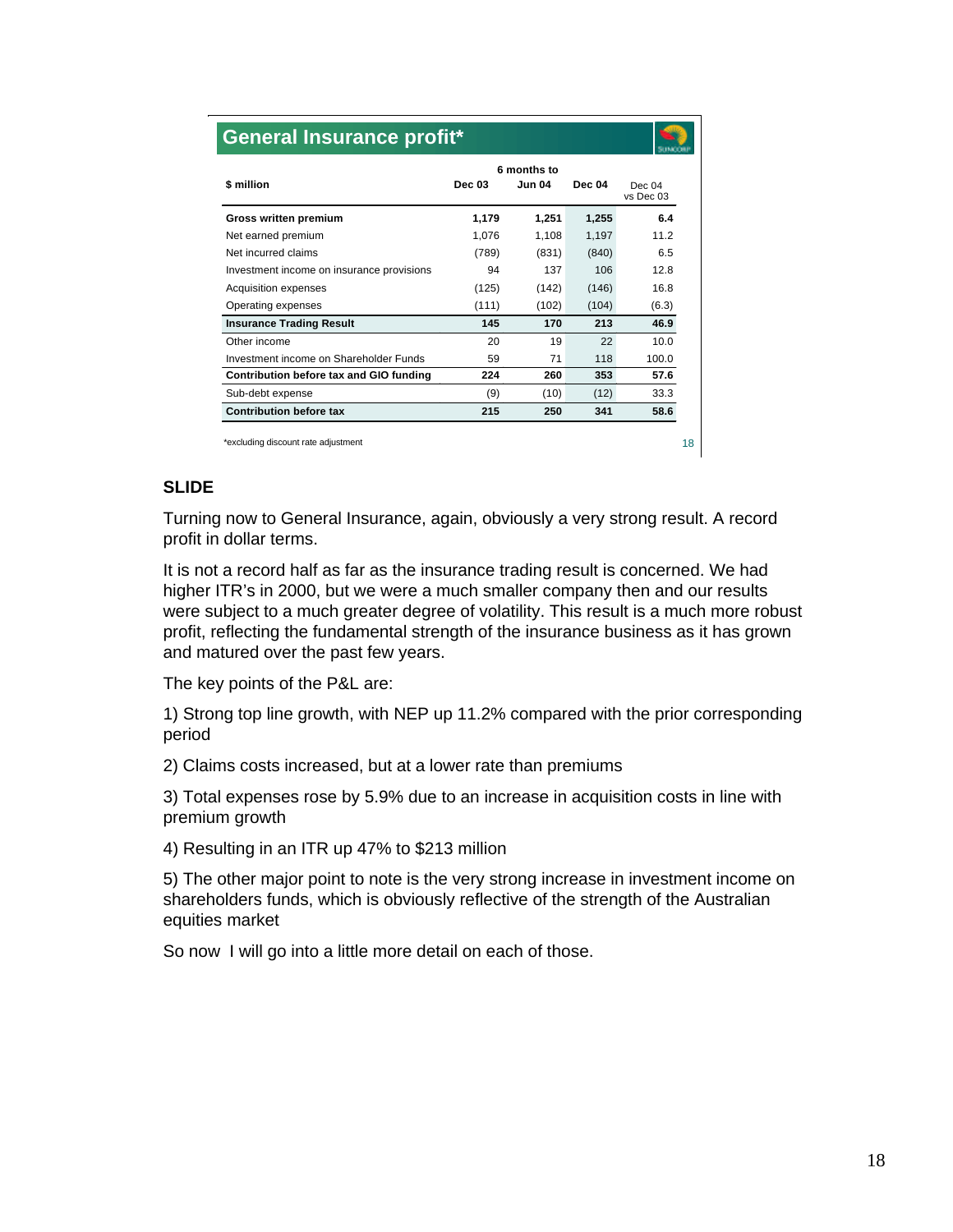

Starting with GWP, premium was boosted mainly by growth in risks in force, but it also benefited from the acquisition of the RACTI (Tasmanian) business in March, which added about \$18 million in premium.

The ongoing business had GWP growth of about 4.9% compared with the prior December, primarily as a result of growth in risks in force of about 3%. It is important to note that there is some seasonality between halves in the numbers, mainly in Commercial and Workers Compensation portfolios, due to the big renewal pattern in June.

NEP growth was very strong at 11.2%. Again, this was due to growth in risks in force and RACTI, but it also benefited from improved efficiencies in reinsurance arrangements which reduced reinsurance expense.

I won't go through each of the individual segments, because the information is included in the pack, but I would make a couple of points.

Firstly, you will see that CTP premium has reduced. This is due to the significant reductions in CTP rates over the past 12 months as improvements in claims experience have flowed through into lower prices, which for instance are down 9% in the Queensland scheme. The Queensland scheme in particular has obviously stabilised and profitability has been restored, even with reducing premiums. So tort reform has worked, and the benefits are clearly going to both insurers and to consumers. To use a cliché, it is a win/win situation.

A second point I would make is that you can see that there has been a healthy increase in GWP in both the home and motor portfolios.

This demonstrates that some of the things we are doing to embed a new sales culture in the organisation are beginning to take root.

We have relaunched the GIO brand, and introduced a range of programs to lift sales skills, improve the way we generate offers and make our marketing more effective.

While it is early days, this improvement is encouraging and a sign of things to come.

 Finally I would stress that while the markets in which we operate remain highly competitive, pricing in general remains rational with all insurers focussed on delivering underwriting profits.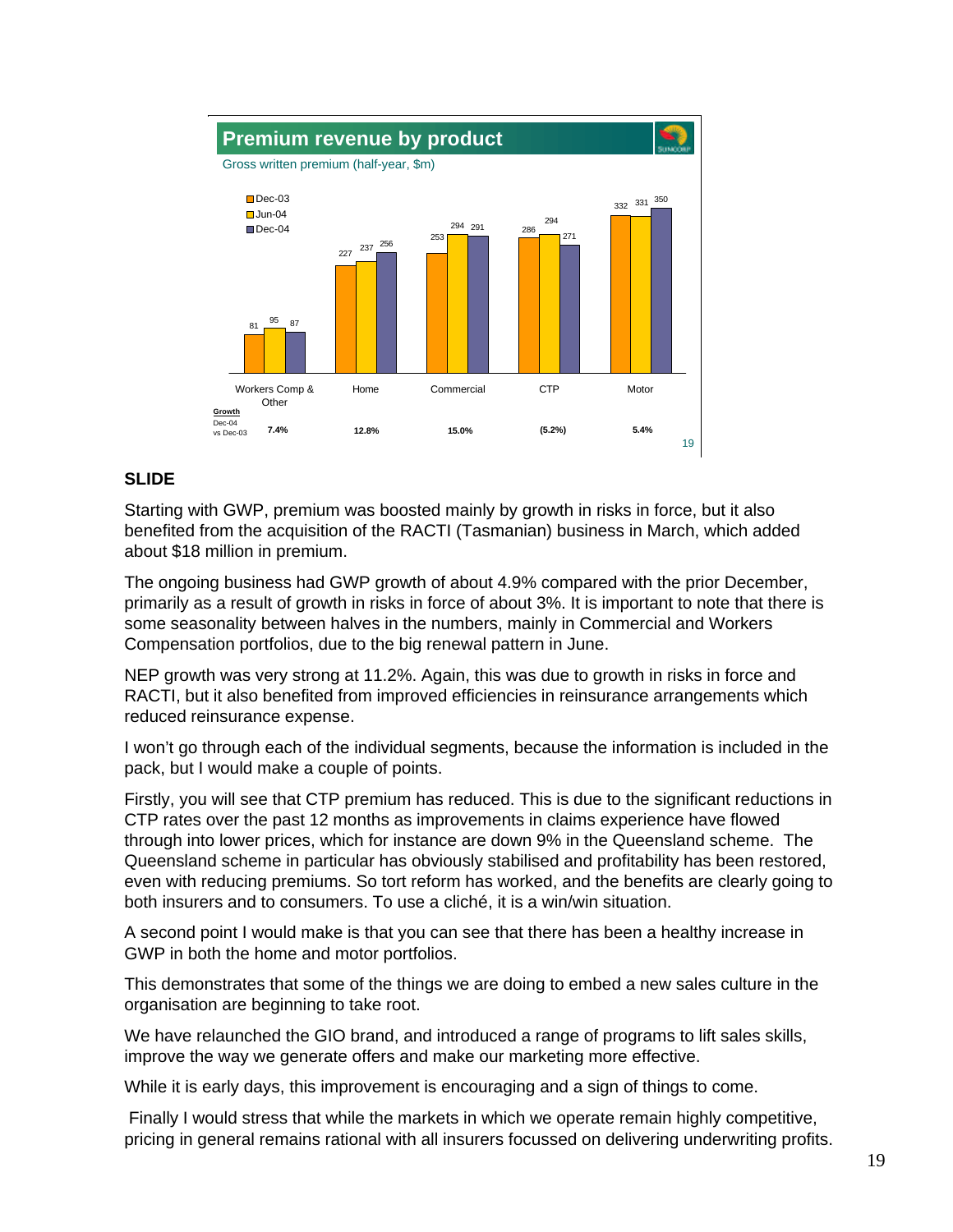

Looking then at expenses, operating efficiency continued to improve during the period, with the expense ratio reducing to a low 20.9% from 21.9% at the prior December.

We continue to maintain tight cost control through a balance of continuous efficiency improvements which help to fund well managed reinvestments for the future.

Turning then to claims expense - Excluding discount rate movements, it increased by 6.5% to \$840 million. This increase was well below the rate of growth in NEP, leading to a reduction in the loss ratio to 70.2% from 73.3% at the prior period.

A number of factors affected claims expense. Those that increased it were:

1) Inclusion of RACTI from 1 April 2004, which has contributed \$11 million to claims expense in this half.

2) General growth in earned premiums, combined with the cessation of the Sydney Household Quota Share Reinsurance Treaty, led to an increase in net claims.

3) Storm related costs were abnormally high in the period, and even slightly higher than the prior corresponding period, which also saw a lot of storm activity.

Offsetting those, claims experience in long tail insurance, particularly personal injury classes, showed favourable trends, with claims frequency and average claims costs continuing to reduce. This flowed through into the valuation of outstanding claims at December, leading to a number of valuation adjustments across the portfolio.

Approximately \$62 million of these releases was reflected through the profit and loss account. The question this poses, and we are always asked, is to what extent are such releases sustainable. This is a complex issue but perhaps a simple answer is that we would expect approximately \$30-35 million to be recurring as long as superimposed inflation remains in check. In other words, approximately \$30 million could be considered unsustainable in the medium term.

Our claims experience over the half clearly indicates that there are genuine benefits flowing from the various reforms undertaken by Governments and as I said, this has been reflected in our valuations. This is however, a long tail business and our experience is that there continues to be a risk that, for a variety of reasons, these benefits can diminish over time. Due to this uncertainty surrounding future claims development, in addition to the \$62 million of releases reflected through the P&L, a decision was taken to increase prudential margins by \$70 million, lifting them to a total 26% of the central estimate and raising the probability of sufficiency to approximately 93-94%, which is now towards the top end of what we consider to be an appropriate range. I would note that we have now lifted the prudential margin by \$163 million over the past 18 months which gives us a very robust reserving position and strong balance sheet.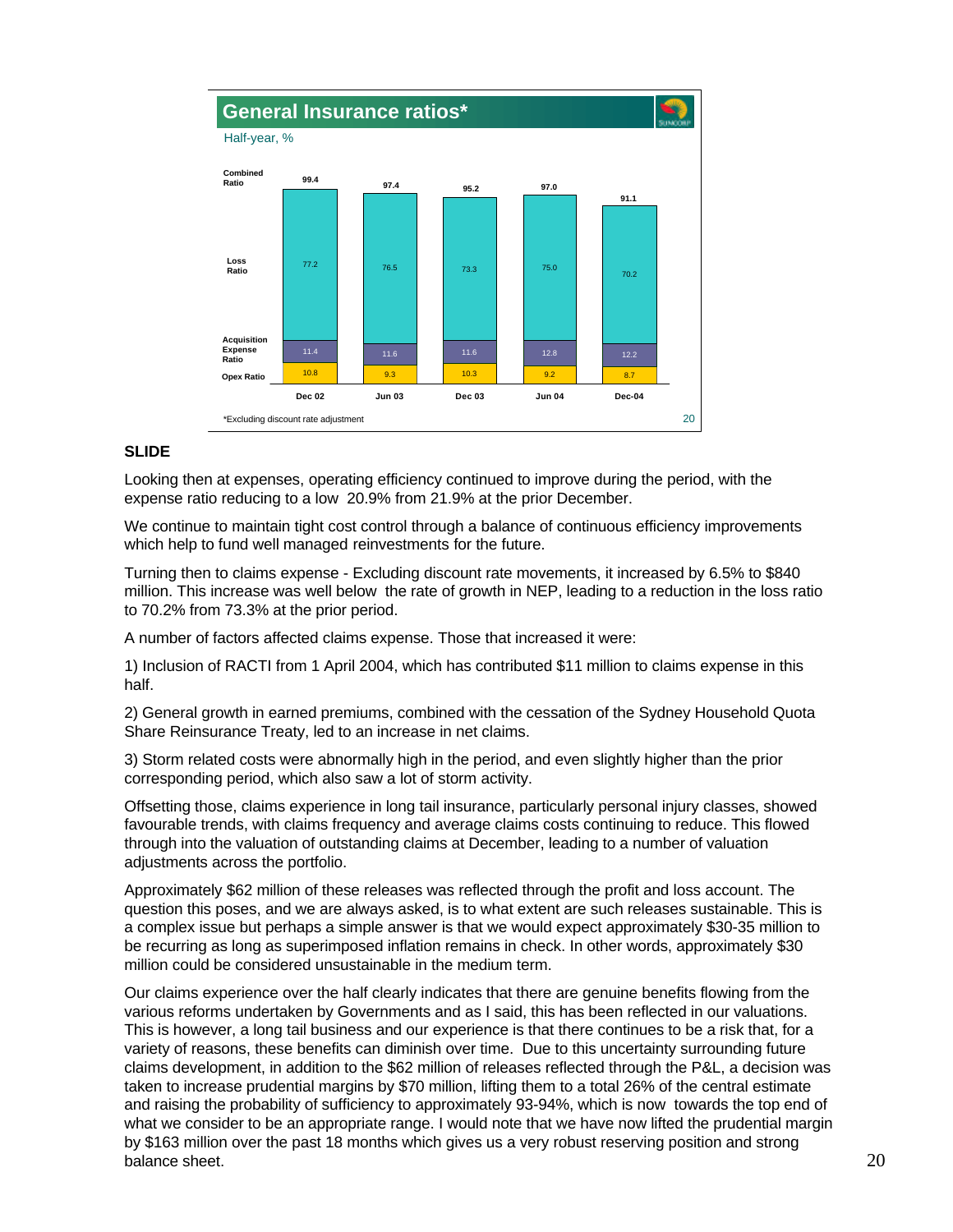

So after adding in investment income on technical provisions, which was up \$12 million at \$106 million (excluding discount rate impacts), those factors translated into the ITR of \$213 million, or 17.8% of premium that you can see on this slide in the dark blue bars.

The other major contributor to profit was the investment income on shareholders funds, in yellow here. You can see that it increased to \$118 million, from \$59 million in the pcp, mainly due to the very healthy returns experienced in Australian equity markets during the half. Approximately 42% of shareholders funds is invested in local equities.

The light blue bars represent the other components of the GI profit being the managed scheme income and joint venture contributions. Combined, that increased to \$22 million for the half.

So the pre-tax profit contribution from GI increased to \$353 million for the half, which was up 57%.

To get to the bottom line result, you then have to take off the cost of the subordinated debt which was \$12 million in the half.

So in summary a very strong insurance result, not just because of favourable industry conditions but also because of significant improvements in our underlying business processes and the focus we now have on growth.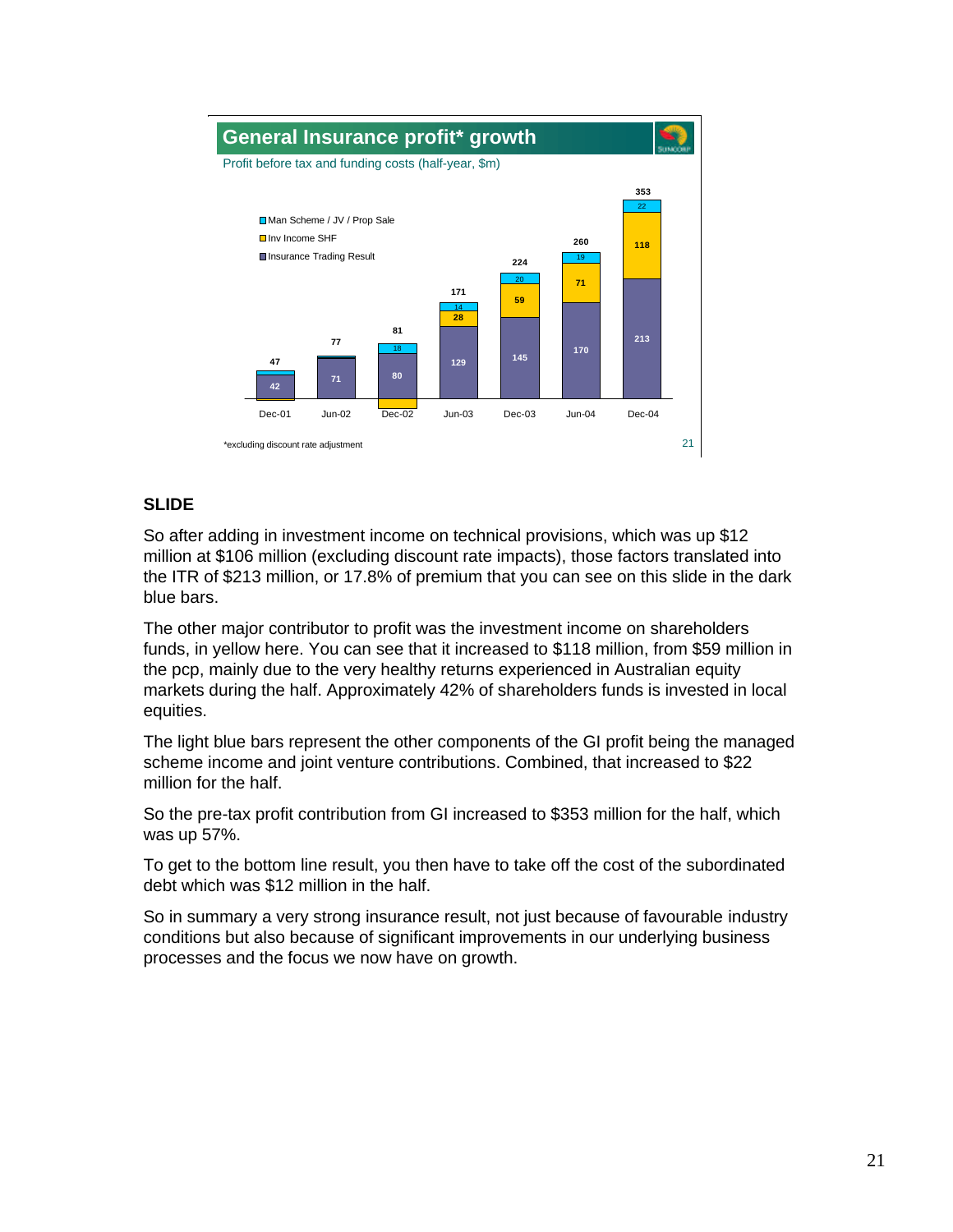| \$ million                                                      | 6 months to    |               |                |                       |  |
|-----------------------------------------------------------------|----------------|---------------|----------------|-----------------------|--|
|                                                                 | <b>Dec 03</b>  | <b>Jun 04</b> | <b>Dec 04</b>  | Dec $04$<br>vs Dec 03 |  |
| Life Company                                                    |                |               |                |                       |  |
| <b>Statutory Fund earnings</b>                                  |                |               |                |                       |  |
| Planned profit margins                                          | 13             | 13            | 16             | 23.1                  |  |
| Experience (losses) / profits                                   | 4              |               | 1              | (75.0)                |  |
| Investment Income - Statutory fund<br>Shareholder Fund earnings | 8              | 9             | 12             | 50.0                  |  |
| Investment Income - Shareholder fund                            | 2              | 4             | 3              | 50.0                  |  |
| <b>Revaluation of Subsidiaries</b>                              | $\overline{2}$ | 1             | $\overline{2}$ |                       |  |
| Other revenue (net)                                             | 1              |               | $\overline{2}$ | 100.0                 |  |
| <b>Contribution from Life Company</b>                           | 30             | 27            | 36             | 20.0                  |  |
| <b>Contribution from Funds Management</b>                       | 6              | 3             | 6              |                       |  |
| <b>Contribution before tax</b>                                  | 36             | 30            | 42             | 16.7                  |  |
|                                                                 |                |               |                |                       |  |

Turning now to Wealth Management,

while this continues to be the smallest of our divisions, it is an important contributor to earnings, and it is vital in terms of being able to offer a full product suite to our customers.

Profit before tax in Wealth Management increased by 17% to \$42 million for the December 2004 half year.

Profits in the life company increased by 20% to \$36 million for the half, driven largely by investment performance but also higher planned profits.

And Funds Management profit was steady at \$6 million.

The key highlights during the period were:

- 1) We had a good recovery in sales
- 2) We saw an increase in the value of new sales
- 3) We had excellent growth in Funds Under Management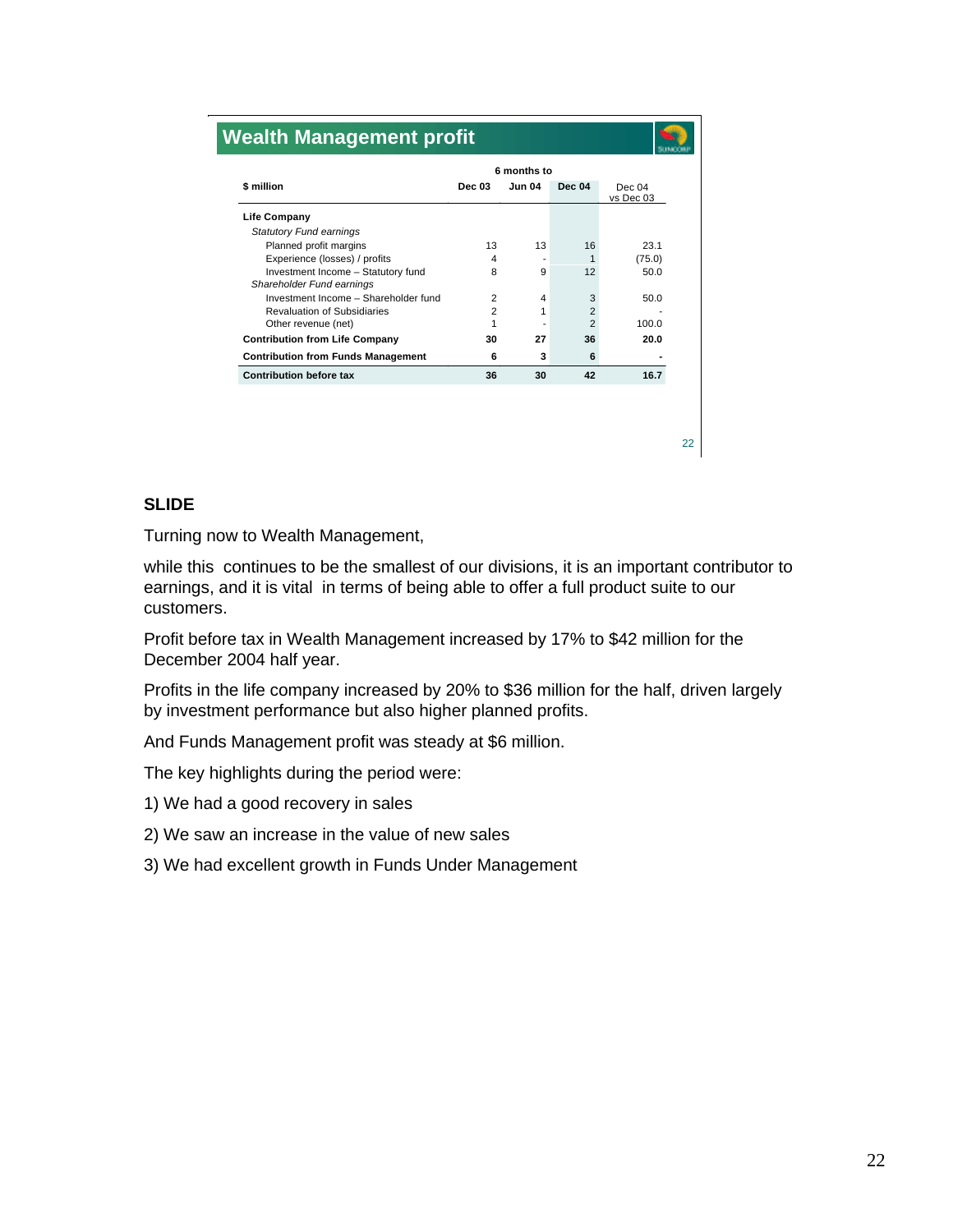

Starting with sales, after a decline in the June half of 2004, new business flows turned around in the six months to December 2004, as investor confidence continued to improve.

Total sales increased to \$361 million, up 21.5% on the prior corresponding period. That was mainly driven by growth in superannuation products, as shown on this slide, which grew by 19% to \$343 million.

Risk sales doubled to \$18 million, mainly due to a significant group risk client increasing cover for its members. It also was partly due to good growth in sales of Consumer Credit Insurance to our personal loan customers, which is an excellent example of the way we are extracting revenue synergies in the group. John will say more about that in a moment.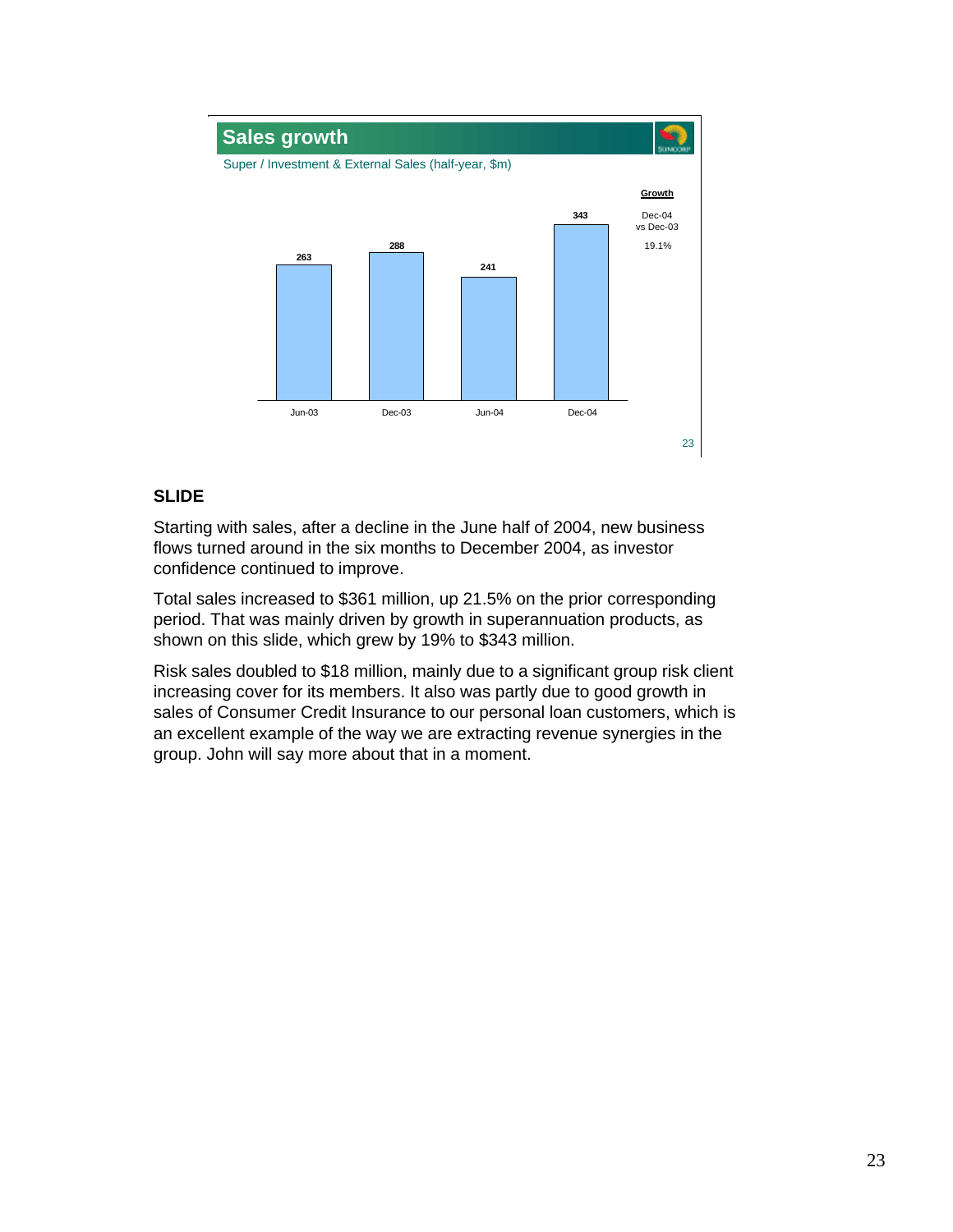

Mainly due to the higher volume of gross sales, the value of new business increased to \$9.6 million, up 32% from \$7.3m in the prior December half.

Also contributing to this, was a sharp increase in internal Financial Planners' productivity, following the successful rollout of a powerful new financial planners toolkit, and the implementation of our Easy Invest 'wrap' platform in the 2004 year.

On the right hand chart, you can see that the embedded value of the Life Company grew by 6% to \$466 million compared to June 2004, or by 20% when compared to the December 2003 valuation.

The increase in embedded value is mainly the result of strong investment performance and increased retained earnings.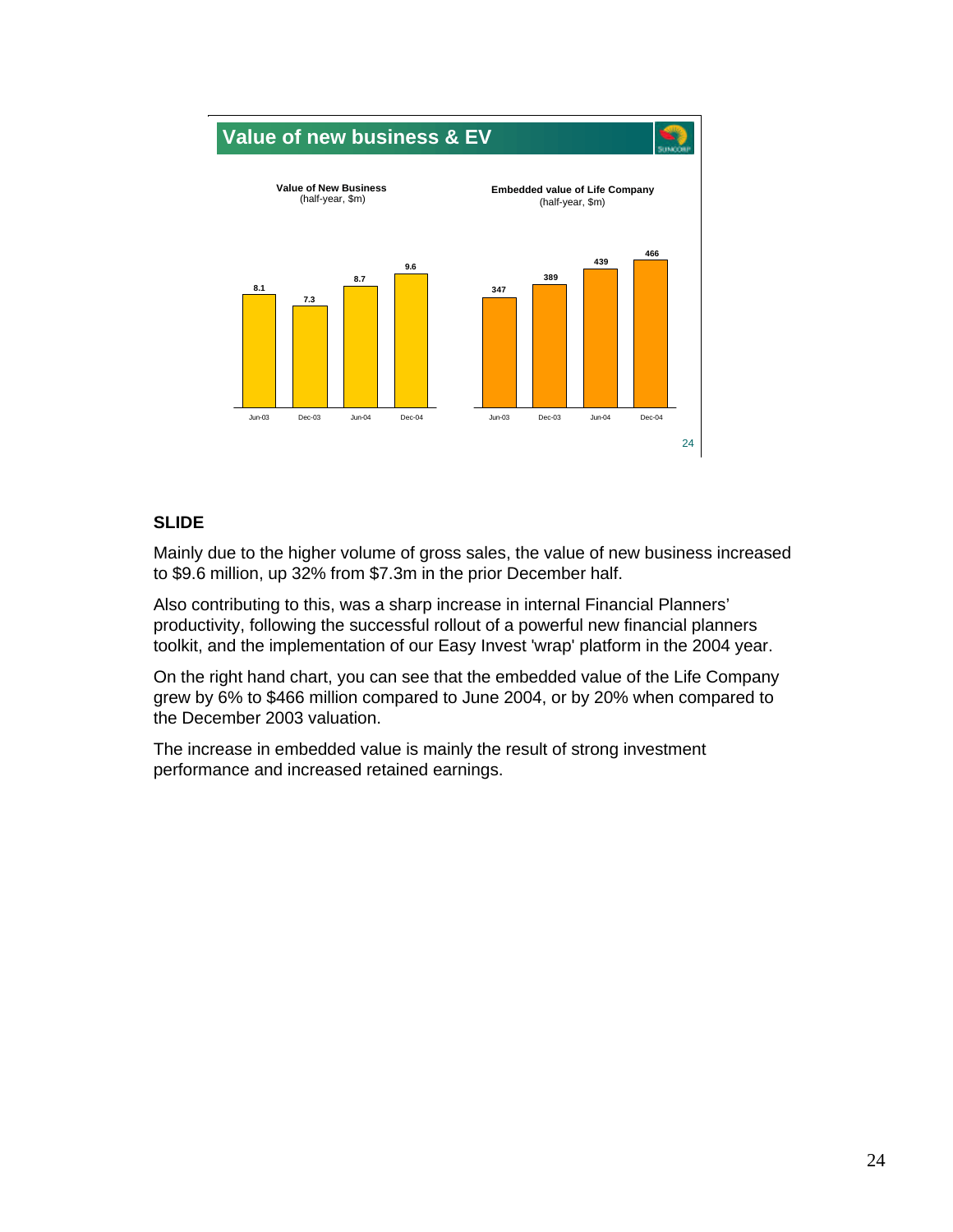

FUM has improved again in the half year, and now totals \$12 billion - an increase of 9% on June 2004 or a 17% increase when compared to December 2003.

FUM benefited from net inflows of \$246 million, compared with a net outflow of \$60 million in the prior corresponding period. So a \$300 million turnaround.

Also a highlight was the strength of investment returns achieved by the investments team - which were up 114% on the pcp, further bolstering FUM.

Strong active returns were recorded in the Australian equity and fixed interest portfolios for the half year. Our flagship diversified portfolio - The Suncorp Balanced Fund - has in fact achieved 1st quartile returns over 1, 3 and 5 years as measured by the Intech Growth Funds survey.

So a great performance from all three business divisions.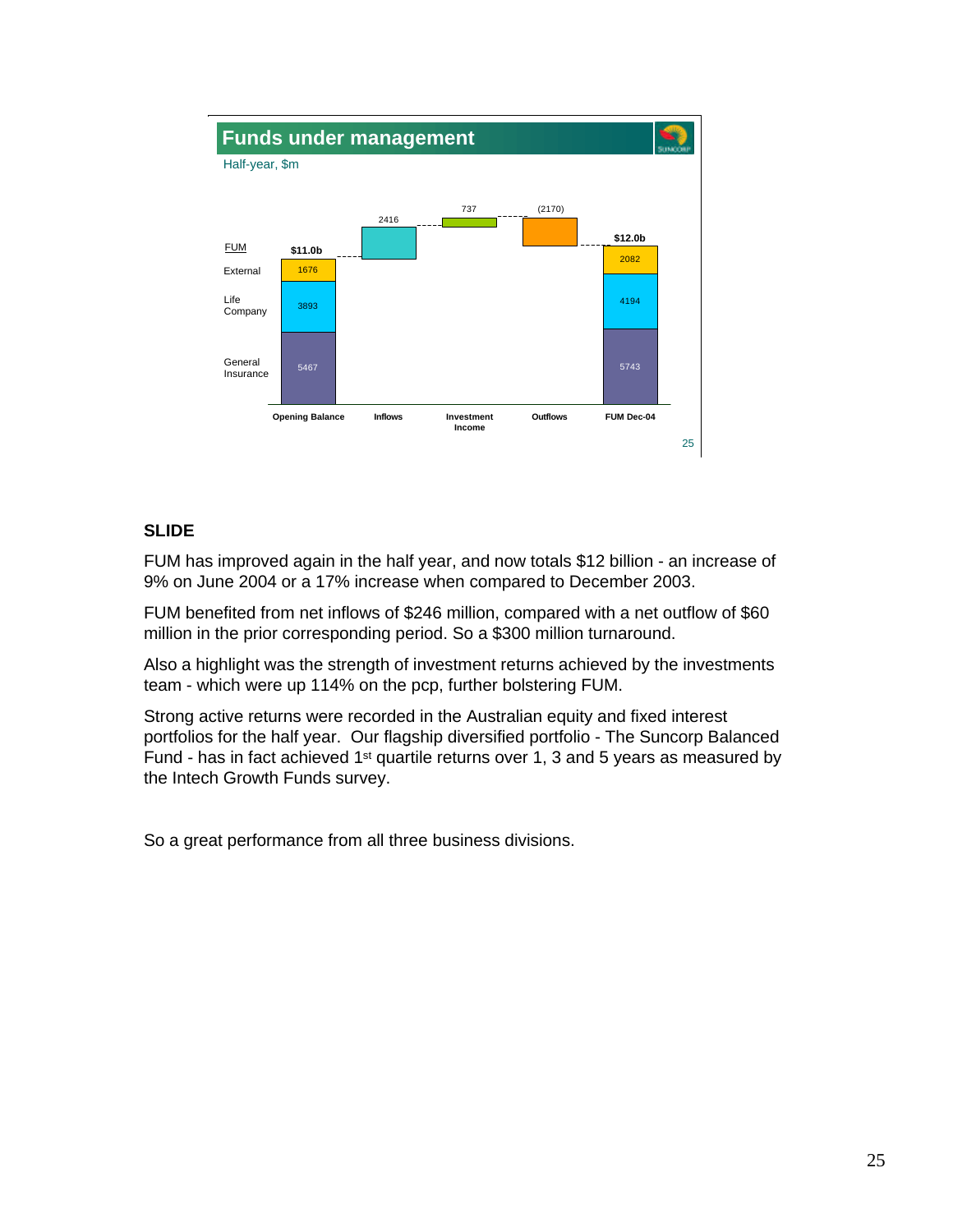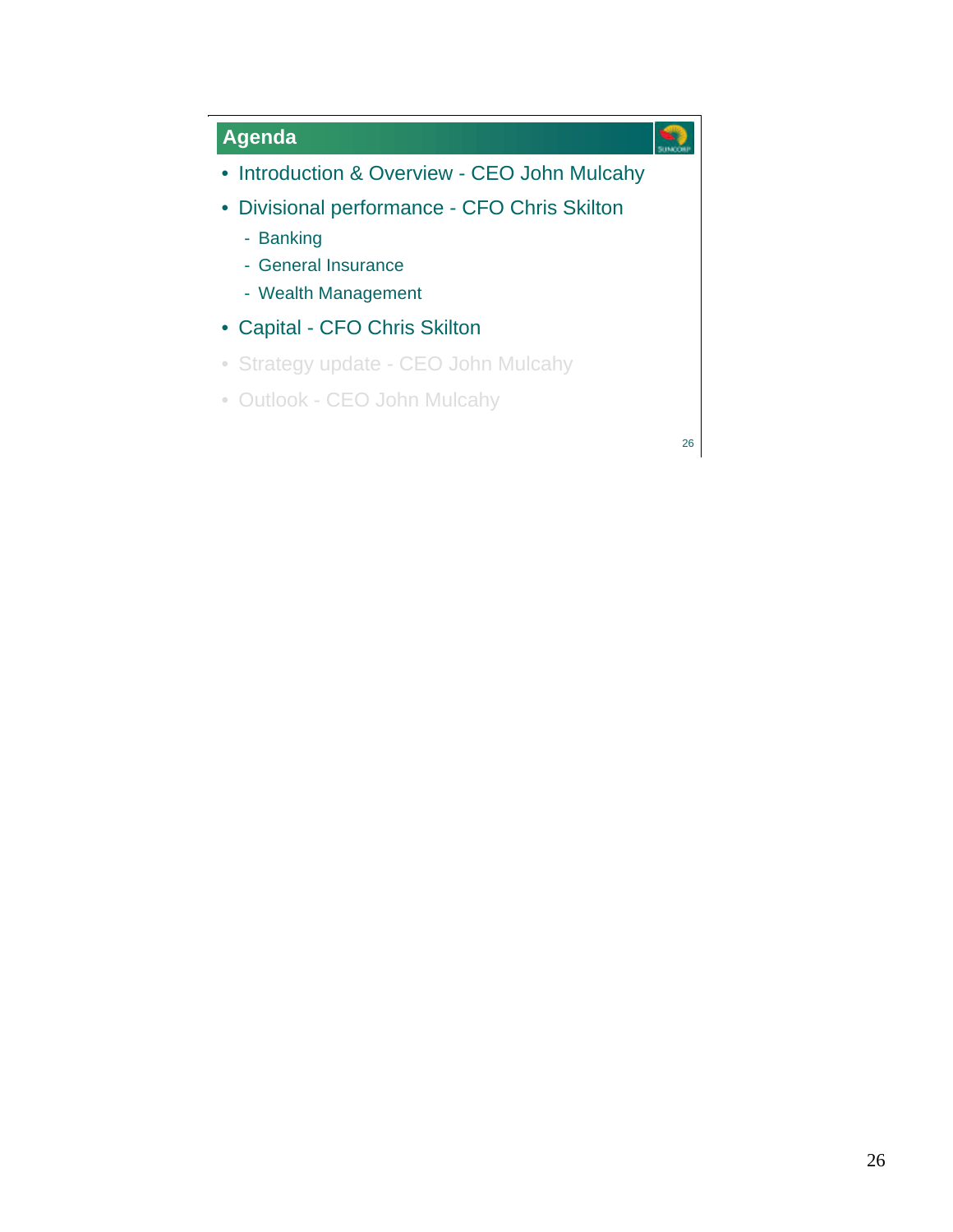

Finally I will just comment briefly on the capital position, which, as you can see remains very strong.

The main capital initiative during the period was the \$200 million sub-debt issue in the general insurer, with the proceeds paid up to the bank by way of a special dividend, creating Tier One capital in the bank.

The result was a strong increase in the ACE ratio to 5.59% at December and maintaining a robust capital adequacy ratio of 10.4%.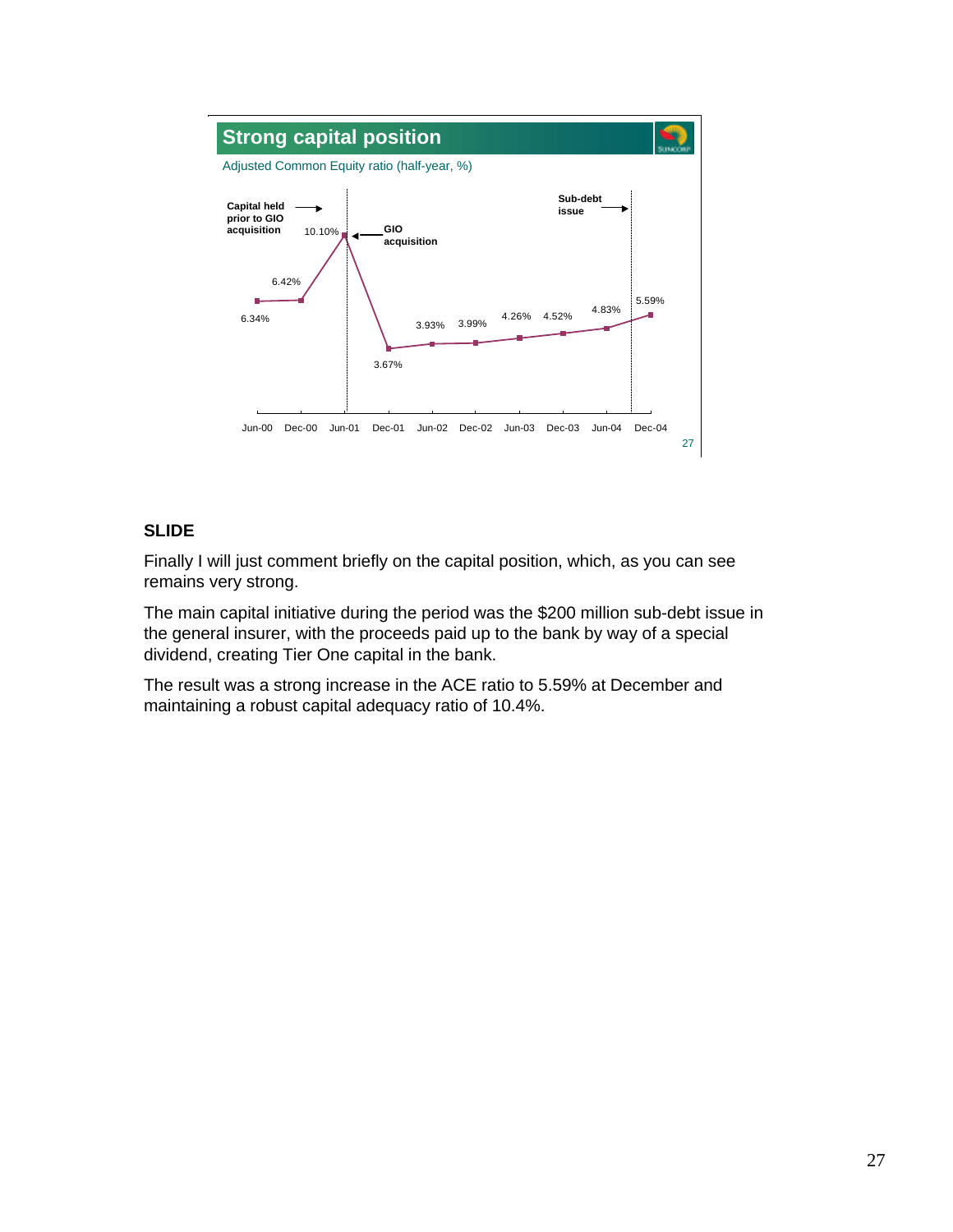

The GI capital position is healthy at 1.95 times the MCR, up from 1.74 times at June. The main reason for the increase was the growth in profitability over the period.

We are currently reviewing our target capital levels of GI and whilst we have yet to complete the review I expect that we will increase the current range of 1.35-1.5 times to a minimum of 1.5 times.

At the end of December, we had accumulated franking credits of \$325 million and that amount continues to grow because all of our profits are generated in Australia. As mentioned at the last presentation, we are now in a position to consider ways in which to transfer the value of some of these franking credits into the hands of our shareholders. We would expect to make some announcement in this regard within the next six months.

With that final comment, I am happy to hand back to John.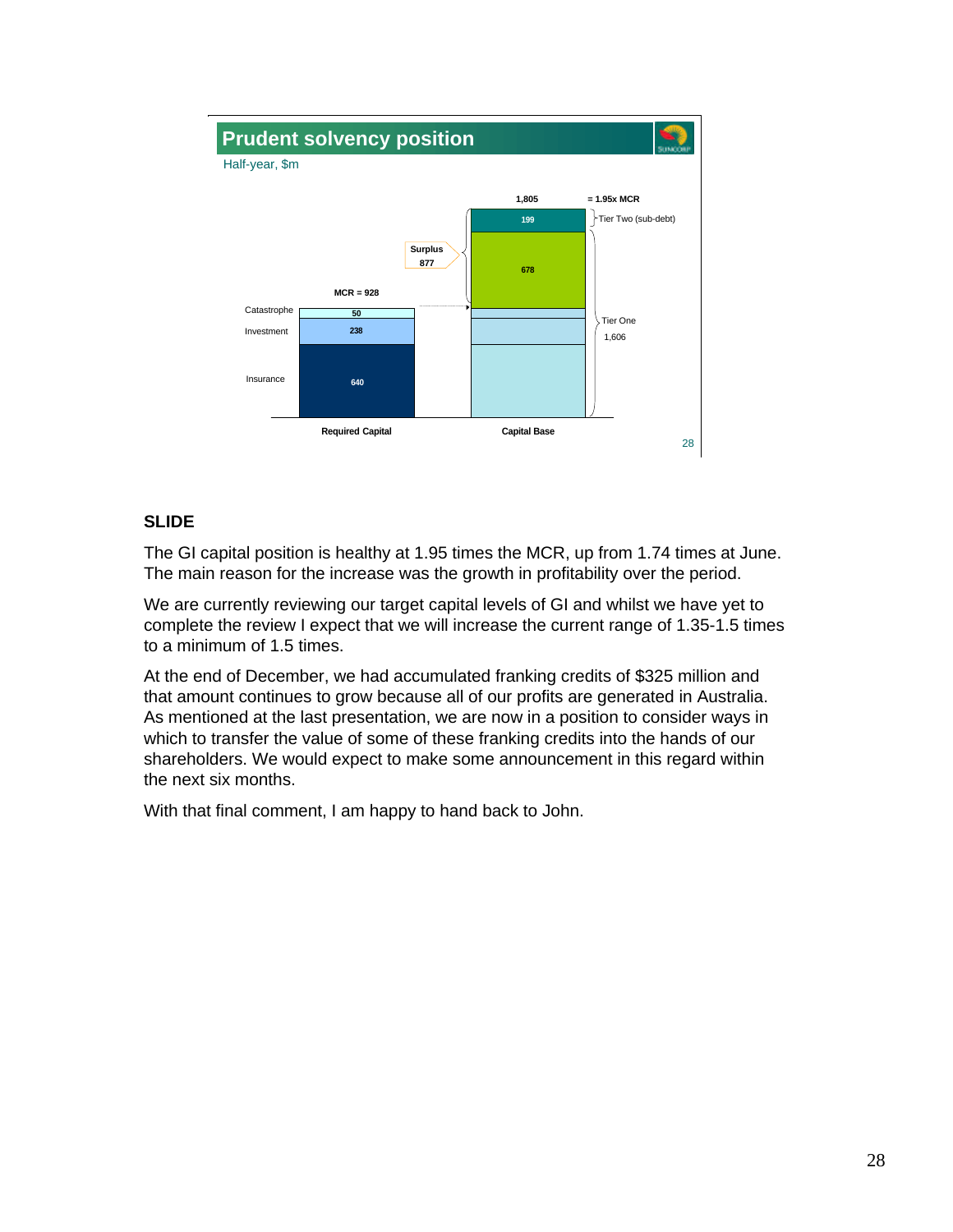

Thank you Chris.

That should give everyone a reasonably clear understanding of the financials.

I would now like to give you a quick update on the progress we have made in implementing our Diversified Financial Services strategy.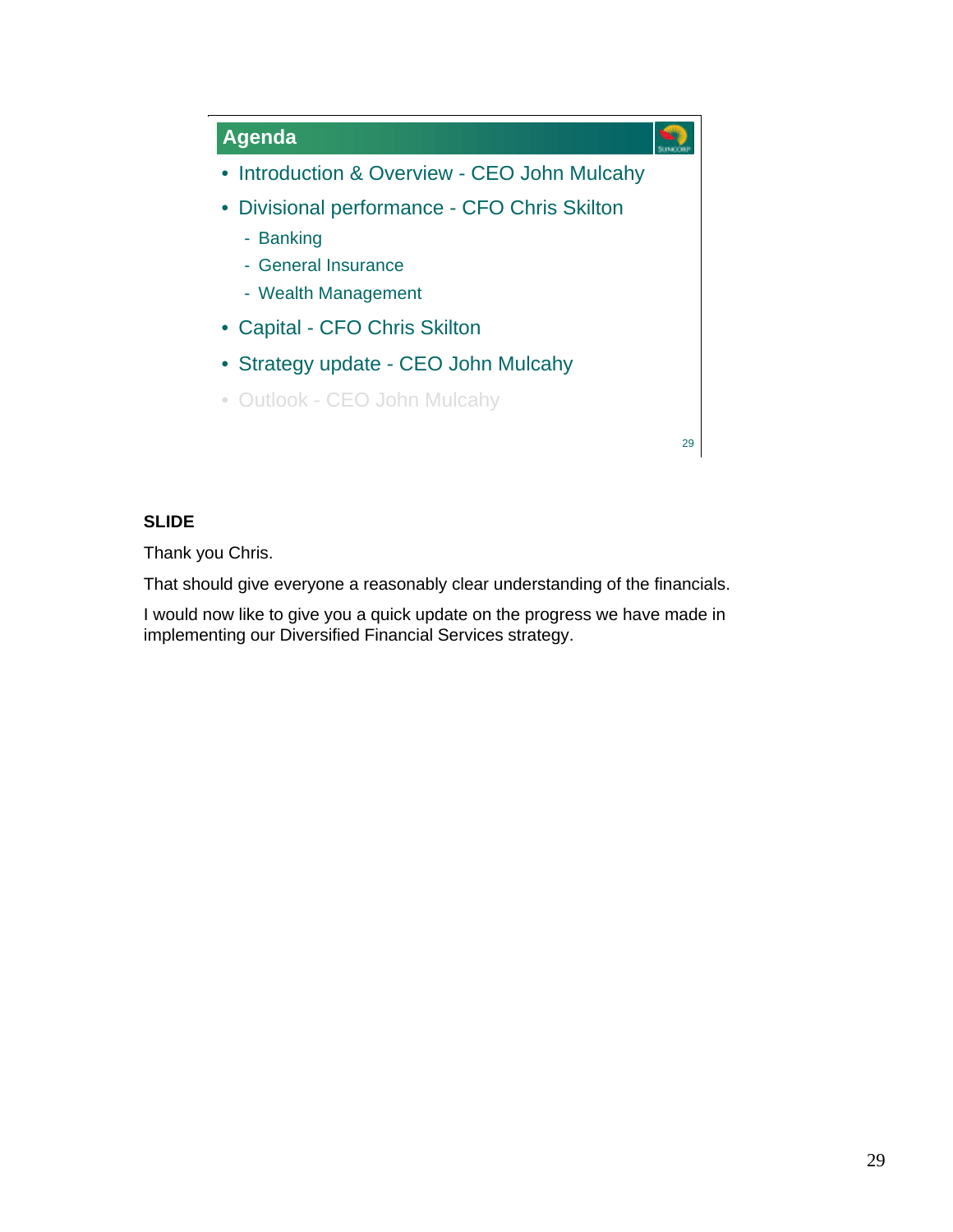

One of the very real advantages of our model is that it allows us to adopt common management practices and disciplines across different businesses

Our Group Strategic levers drive a consistent focus of effort on what really matters in delivering strong sustainable out performance

Today's result demonstrates our focus on profitable market growth we are not about growth for growth's sake we are about quality growth in those markets, channels and geographies in which we have a competitive advantage

Our improvements in home loan generation and commercial lending plus the initiatives we have put in place to lift General Insurance sales, shows the progress we have made in optimising our distribution.

The restructuring of the group and review of the entire management team supported more recently by extensive training and leadership programs has ensured we are developing a high performing team within the company and reinforcing the can-do culture within the group.

I believe the commitment of our people has been fundamental to the turnaround we are delivering.

Our track record in fixing problems that existed in the business two years ago confirms that we have strong execution capability.

This execution capability is now being recognised against global peers.

Mercer Oliver Wyman in their recent study of the top 400 financial services companies globally specifically called out Suncorp as an example of excellence in executing a diversified financials services strategy.

That leaves two crucial levers I would like to discuss with you in more detail today.

They are customer focus and group synergies.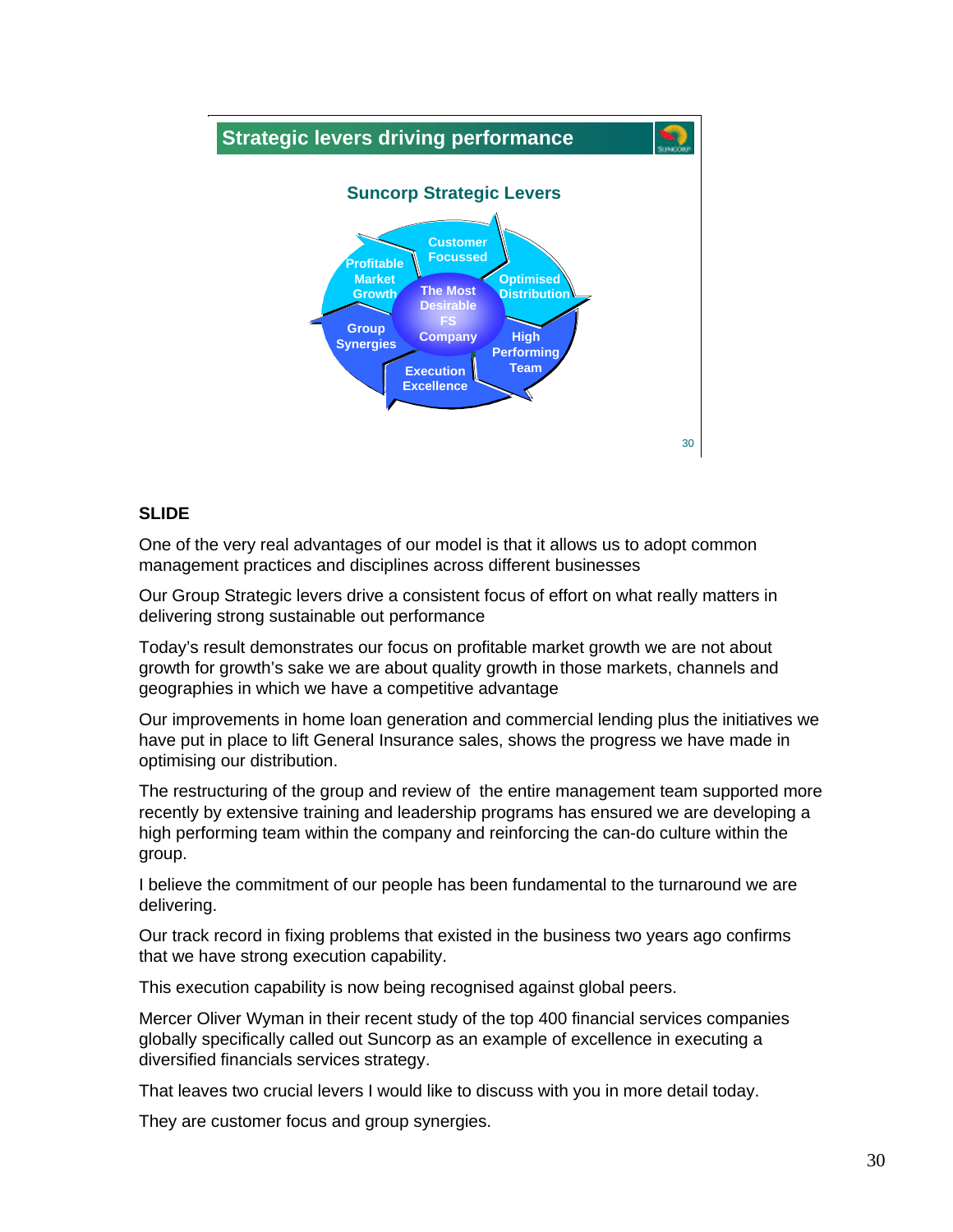

We have a proven customer focussed culture which is one of our key differentiators

Our customer information systems allow us to drill into what really matters for our customers.

That knowledge is then fed into our product and process design to optimise the experience for the customer across the range of products and services we offer.

And the results are there to see:

#### In Banking

we have seen significant improvements in customer retention rates since June and recent Roy Morgan research shows that we are now receiving higher satisfaction ratings than all our major competitors

Furthermore, Roy Morgan data shows that for those customers for whom Suncorp is their main financial institution we have lifted the number of satisfied customers by more than double the average of the market in the past 12 months.

Our revamped problem resolution processes have increased the percentage of problems resolved in 24hrs to 96%

Across our entire retail banking business we now have 40% fewer complaints.

And in our Insurance business our call centres are now handling 90% of inquiries at the first point of contact and our claims service is paying 94% of total loss motor claims within 24 hrs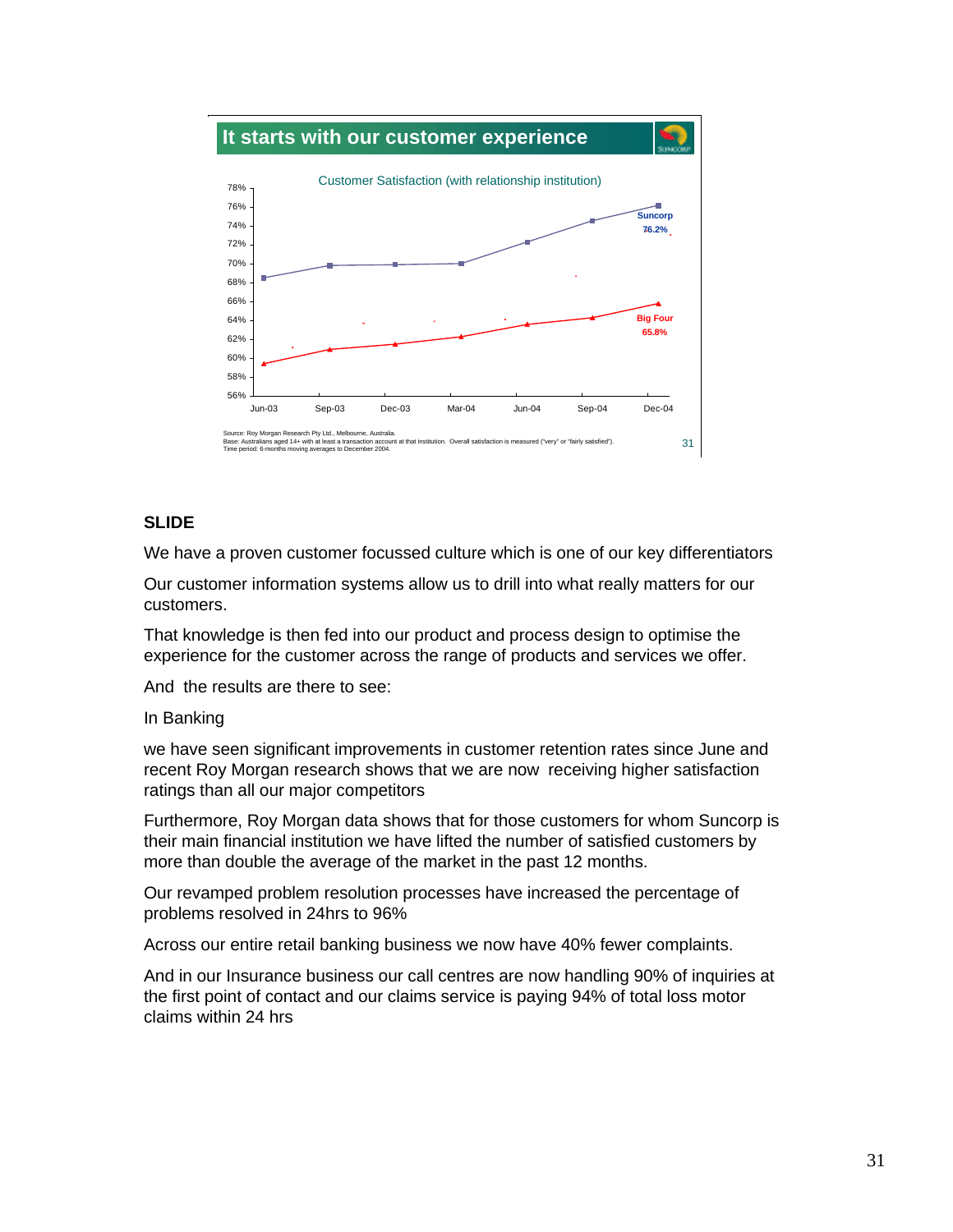

Our customer knowledge also allows us to make the most of the opportunities our business model creates.

By providing our sales staff a single view of a customers product holdings and needs based sales and service training we have significantly increased our referral and conversion activity.

So you can see here a number of elements of our model coming into play.

We understand our customers' needs we apply that knowledge to improve our solutions we provide our people with the support systems and skills and then we apply the customer focussed culture of our staff to execute our strategy.

This activity is contributing to the strong profit growth in each of our lines our business and demonstrates the potential we have to grow the value of our customer base and our business faster than our competitors

These factors are delivering us specific revenue synergy success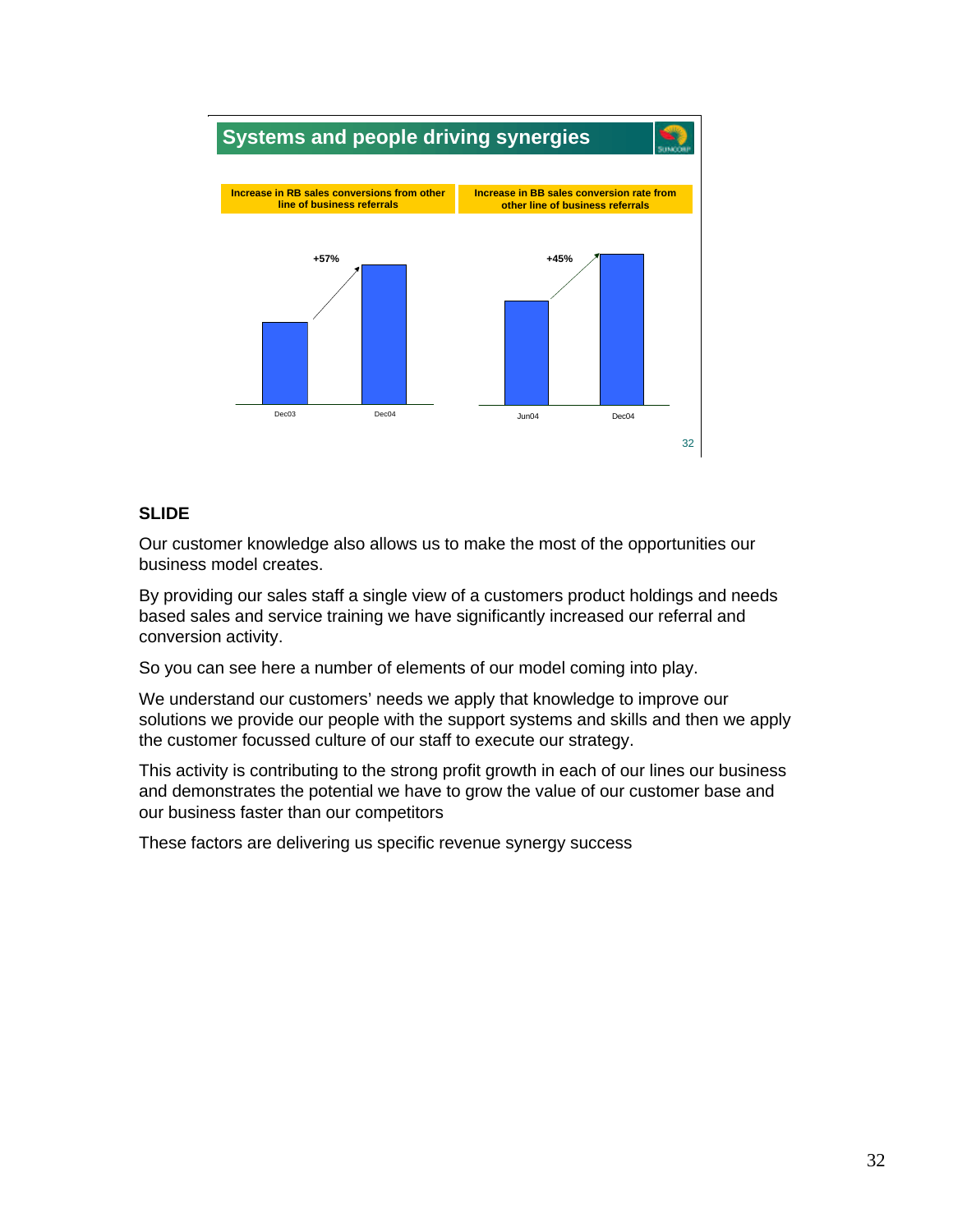

In Retail Banking, in the six months to December the proportion of new Queensland direct home loan customers who are also taking up a home insurance policy increased by 11% to 66%.

Roy Morgan research for September 2004 confirms that of the Big 4 banks and ourselves we are the only one to record an increase in penetration of home insurance into home loans since March last year

And in Business Banking we have increased the value of our relationship managed customers from other lines by 18% including an 8% increase in insurance premiums.

As a consequence our relationship managed Business Banking customers now hold an average of 10.7 products with us which we believe is amongst the best globally

And the final example is the one Chris referred to earlier in the Wealth Management discussion.

We identified an opportunity to sell consumer credit insurance to personal loan customers we improved the product designed the process trained the staff and now we have seen a 70% increase in penetration rates since June 04

We clearly recognise that we are still in the early days of what is a challenging task.

As an organisation however I firmly believe that we are now starting to see the elements of the model coming together and with the activity we are driving through the Group I expect that we will continue to show a marked improvement in our revenue synergy performance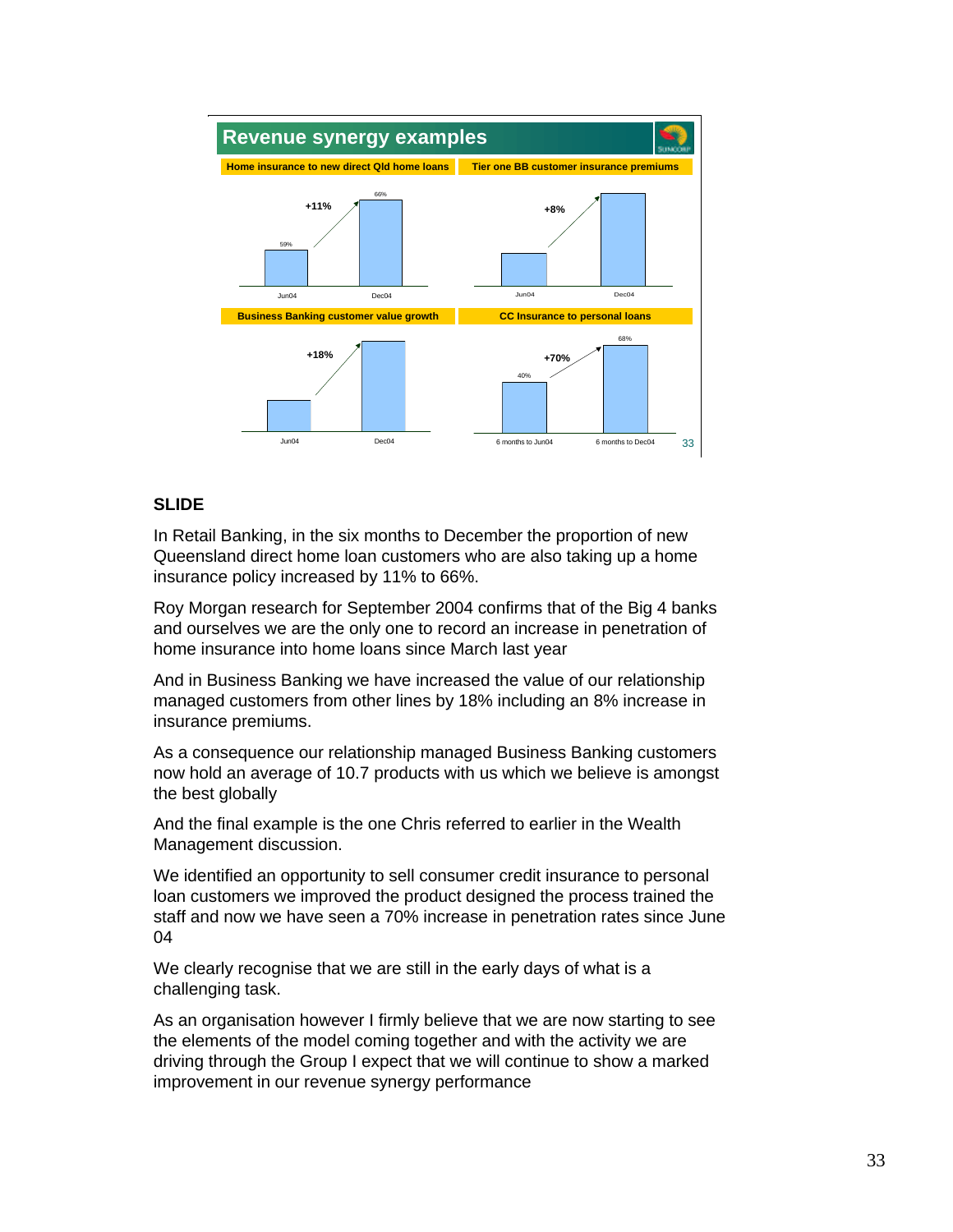

On the cost side many of you would have seen this slide before.

It simply confirms that we are generating cost synergies and are at the more efficient end of the market.

We are a \$10 billion company with sufficient customer numbers and revenues to give us the scale to compete effectively in the financial services space.

Importantly our underlying efficiency enables us to undertake appropriate reinvestment for growth initiatives without compromising sustained bottom line performance.

Given the significant progress we have made in delivering our strategy in both ensuring operating line of business excellence and in capturing synergies, I believe that we are well positioned to continue to deliver growth in shareholder value and that our outlook is very strong.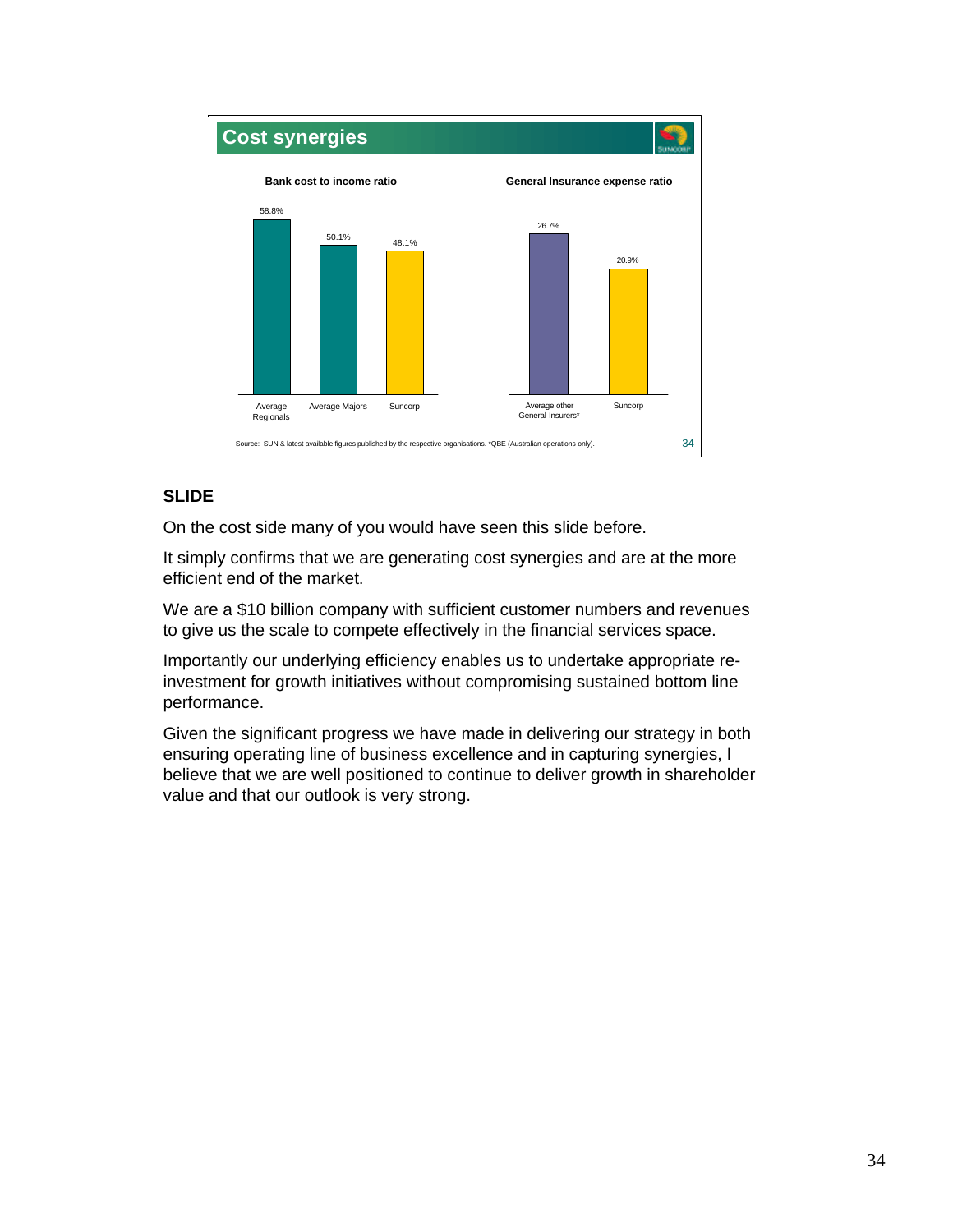## **Agenda**

- Introduction & Overview CEO John Mulcahy
- Divisional performance CFO Chris Skilton
	- Banking
	- General Insurance
	- Wealth Management
- Capital CFO Chris Skilton
- Strategy update CEO John Mulcahy
- Outlook CEO John Mulcahy

35

 $\mathcal{L}$